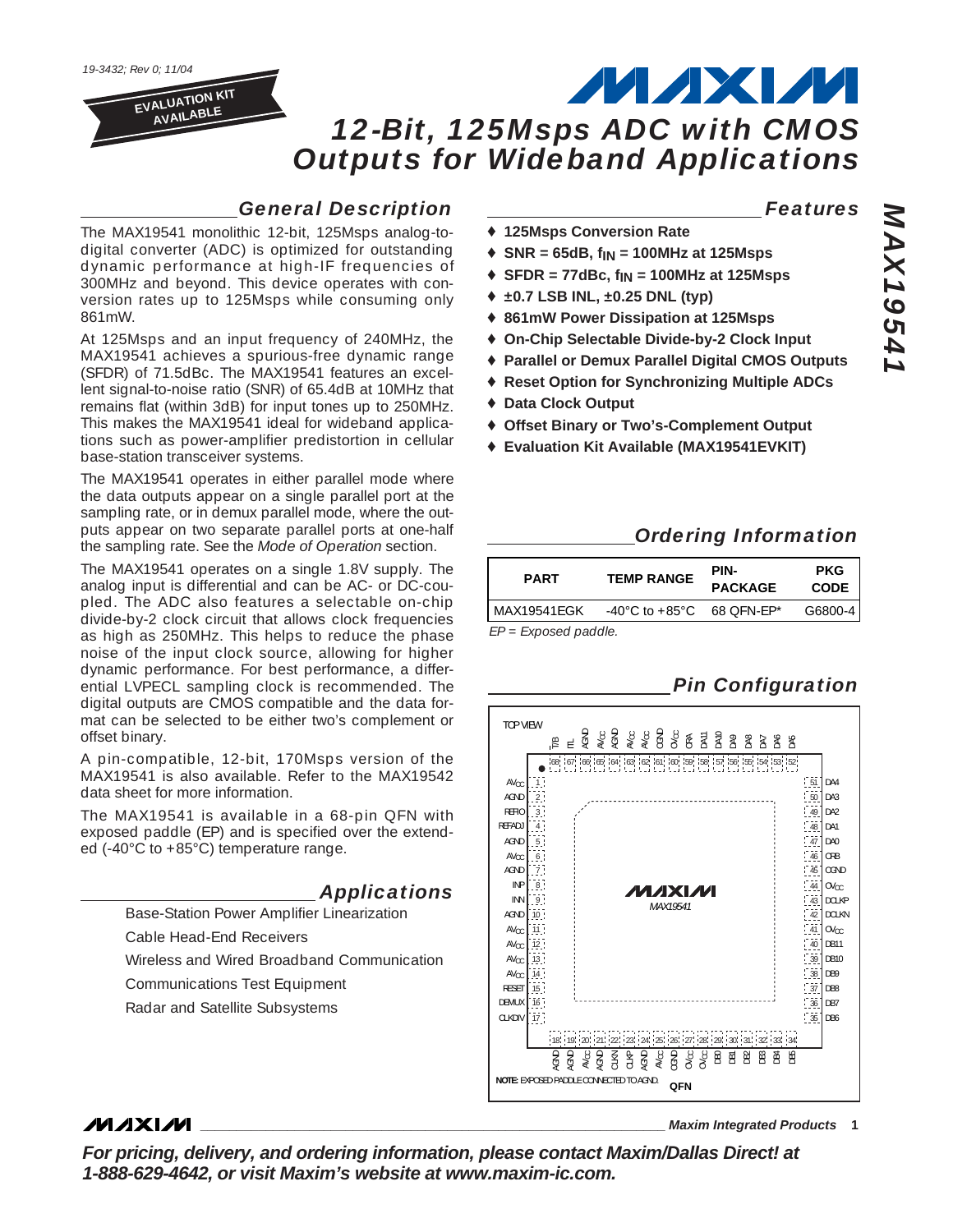## **ABSOLUTE MAXIMUM RATINGS**

|                                                              | Maximum Curren     |
|--------------------------------------------------------------|--------------------|
|                                                              | ESD on All Pins (I |
|                                                              | Continuous Powe    |
|                                                              | 68-Pin QFN (de     |
| Analog Inputs (INP, INN) to AGND -0.3V to $(AV_{CC} + 0.3V)$ | Operating Tempe    |
|                                                              | Junction Tempera   |
|                                                              | Storage Tempera    |
|                                                              | Lead Temperatur    |

| ESD on All Pins (Human Body Model)±2000V              |  |
|-------------------------------------------------------|--|
| Continuous Power Dissipation ( $T_A = +70^{\circ}C$ ) |  |
| 68-Pin QFN (derate 41.7mW/°C above +70°C) 3333mW      |  |
| Operating Temperature Range 40°C to +85°C             |  |
|                                                       |  |
|                                                       |  |
| Lead Temperature (soldering, 10s) +300°C              |  |
|                                                       |  |

*Stresses beyond those listed under "Absolute Maximum Ratings" may cause permanent damage to the device. These are stress ratings only, and functional operation of the device at these or any other conditions beyond those indicated in the operational sections of the specifications is not implied. Exposure to absolute maximum rating conditions for extended periods may affect device reliability.*

## **ELECTRICAL CHARACTERISTICS**

 $(AV_{CC} = OV_{CC} = 1.8V, AGND = OGND = 0, f<sub>SAMPl F</sub> = 125MHz, DEMUX = 0, differential LVPECL clock input drive, 0.1µF capacitor$ on REFIO, internal reference,  $T_A = T_{MIN}$  to  $T_{MAX}$ , unless otherwise noted.  $T_A \geq +25^{\circ}$ C guaranteed by production test,  $T_A < +25^{\circ}$ C guaranteed by design and characterization. Typical values are at  $T_A = +25^{\circ}C$ .)

| <b>PARAMETER</b>                             | <b>SYMBOL</b>         | <b>CONDITIONS</b>                           | <b>MIN</b>         | <b>TYP</b>     | <b>MAX</b> | <b>UNITS</b>          |
|----------------------------------------------|-----------------------|---------------------------------------------|--------------------|----------------|------------|-----------------------|
| <b>DC ACCURACY</b>                           |                       |                                             |                    |                |            |                       |
| Resolution                                   |                       |                                             | 12                 |                |            | <b>Bits</b>           |
| Integral Nonlinearity                        | <b>INL</b>            | $f_{IN}$ = 10MHz (Note 1)                   | $-2.5$             | ±0.7           | $+2.5$     | <b>LSB</b>            |
| <b>Differential Nonlinearity</b>             | <b>DNL</b>            | $f_{IN}$ = 10MHz, no missing codes (Note 1) | $-0.75$            | ±0.25          | $+0.75$    | <b>LSB</b>            |
| <b>Transfer Curve Offset</b>                 | Vos                   | (Note 1)                                    | $-3$               |                | $+3$       | mV                    |
| Offset Temperature Drift                     |                       |                                             |                    | 40             |            | $mV$ <sup>o</sup> $C$ |
| <b>ANALOG INPUTS (INP, INN)</b>              |                       |                                             |                    |                |            |                       |
| Full-Scale Input Voltage Range               | <b>V<sub>FS</sub></b> | (Note 1)                                    | 1300               | 1410           | 1510       | $mVP-P$               |
| Full-Scale Range Temperature<br><b>Drift</b> |                       |                                             |                    | 130            |            | ppm/°C                |
| Common-Mode Input Range                      | <b>V<sub>CM</sub></b> |                                             |                    | 1.365<br>±0.15 |            | $\vee$                |
| Input Capacitance                            | $C_{IN}$              |                                             |                    | 3              |            | pF                    |
| Differential Input Resistance                | $R_{IN}$              |                                             | 3.00               | 4.3            | 6.25       | $k\Omega$             |
| Full-Power Analog Bandwidth                  | <b>FPBW</b>           |                                             |                    | 900            |            | <b>MHz</b>            |
| <b>REFERENCE (REFIO, REFADJ)</b>             |                       |                                             |                    |                |            |                       |
| Reference Output Voltage                     | <b>VREFIO</b>         |                                             | 1.22               | 1.245          | 1.27       | $\vee$                |
| Reference Temperature Drift                  |                       |                                             |                    | 90             |            | ppm/°C                |
| REFADJ Input High Voltage                    | VREFADJ               | Used to disable the internal reference      | $AV_{CC}$ -<br>0.3 |                |            | $\vee$                |
| <b>SAMPLING CHARACTERISTICS</b>              |                       |                                             |                    |                |            |                       |
| Maximum Sampling Rate                        | fSAMPLE               |                                             | 125                |                |            | <b>MHz</b>            |
| Minimum Sampling Rate                        | fsample               |                                             |                    | 20             |            | <b>MHz</b>            |
| Clock Duty Cycle                             |                       | Set by clock-management circuit             |                    | 40 to 60       |            | %                     |
| Aperture Delay                               | t <sub>AD</sub>       | Figure 4                                    |                    | 620            |            | ps                    |
| Aperture Jitter                              | t <sub>AJ</sub>       |                                             |                    | 0.2            |            | <b>PSRMS</b>          |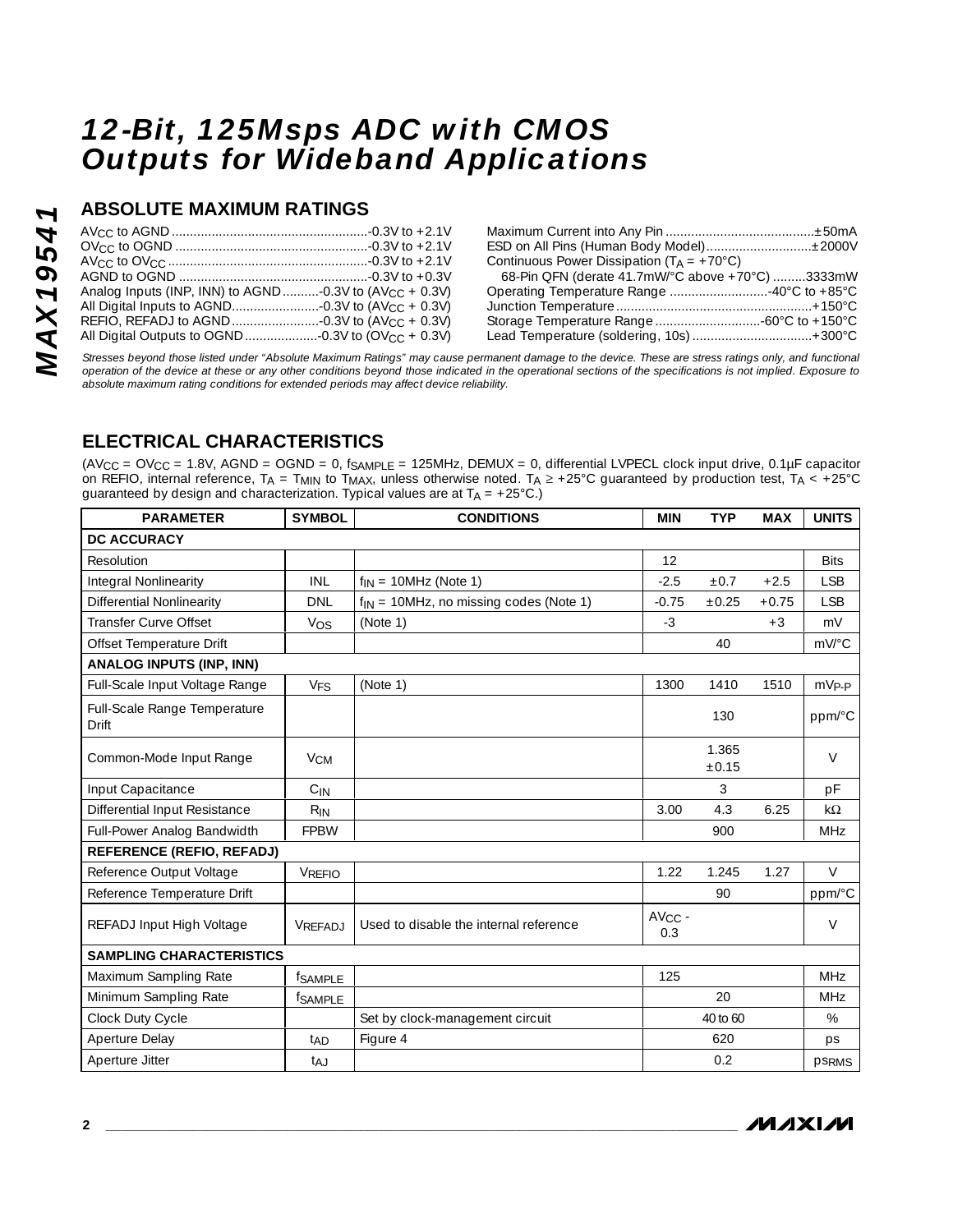## **ELECTRICAL CHARACTERISTICS (continued)**

(AV $_{\rm CC}$  = OV $_{\rm CC}$  = 1.8V, AGND = OGND = 0, f $_{\rm SAMPLE}$  = 125MHz, DEMUX = 0, differential LVPECL clock input drive, 0.1µF capacitor on REFIO, internal reference, T<sub>A</sub> = T<sub>MIN</sub> to T<sub>MAX</sub>, unless otherwise noted. T<sub>A</sub> ≥ +25°C guaranteed by production test, T<sub>A</sub> < +25°C guaranteed by design and characterization. Typical values are at  $T_A = +25^{\circ}$ C.)

| <b>PARAMETER</b>                                    | <b>SYMBOL</b>            | <b>CONDITIONS</b>                                                                    | <b>MIN</b>                     | <b>TYP</b>         | <b>MAX</b>               | <b>UNITS</b> |
|-----------------------------------------------------|--------------------------|--------------------------------------------------------------------------------------|--------------------------------|--------------------|--------------------------|--------------|
| <b>CLOCK INPUTS (CLKP, CLKN)</b>                    |                          |                                                                                      |                                |                    |                          |              |
| Differential Clock Input<br>Amplitude               |                          | (Note 2)                                                                             | 200                            | 500                |                          | $mV_{P-P}$   |
| Clock Input Common-Mode<br>Voltage Range            |                          |                                                                                      |                                | 1.15<br>$\pm 0.25$ |                          | V            |
| Clock Differential Input<br>Resistance              | RCI K                    |                                                                                      |                                | 11<br>±25%         |                          | kΩ           |
| Clock Differential Input<br>Capacitance             | CCLK                     |                                                                                      |                                | 5                  |                          | pF           |
| <b>DYNAMIC CHARACTERISTICS (at -2dBFS)</b>          |                          |                                                                                      |                                |                    |                          |              |
|                                                     |                          | $f_{IN} = 10MHz$                                                                     | 63.7                           | 65.4               |                          |              |
|                                                     | <b>SNR</b>               | $f_{IN} = 100MHz$                                                                    | 63.3                           | 65                 |                          | dB           |
| Signal-to-Noise Ratio                               |                          | $f_{IN} = 180MHz$                                                                    |                                | 64.1               |                          |              |
|                                                     |                          | $f_{IN} = 240MHz$                                                                    |                                | 63.4               |                          |              |
|                                                     |                          | $f_{IN} = 10MHz$                                                                     | 63.1                           | 65.2               |                          |              |
| Signal-to-Noise and Distortion                      | <b>SINAD</b>             | $f_{IN} = 100MHz$                                                                    | 62.5                           | 64.2               |                          | dB           |
|                                                     |                          | $f_{IN} = 180MHz$                                                                    |                                | 63.4               |                          |              |
|                                                     |                          | $f_{IN} = 240MHz$                                                                    |                                | 62.7               |                          |              |
|                                                     |                          | $f_{IN} = 10MHz$                                                                     | 72                             | 82                 |                          |              |
| Spurious-Free Dynamic Range                         | <b>SFDR</b>              | $f_{IN} = 100MHz$                                                                    | 70.5                           | 77                 |                          | dBc          |
|                                                     |                          | $f_{IN} = 180MHz$                                                                    |                                | 75                 |                          |              |
|                                                     |                          | $f_{IN} = 240MHz$                                                                    |                                | 71.5               |                          |              |
|                                                     |                          | $f_{IN} = 10MHz$                                                                     |                                | $-88.7$            | $-72$                    |              |
| <b>Worst Harmonics</b>                              |                          | $f_{IN} = 100MHz$                                                                    |                                | $-73.1$            | $-70.5$                  | dBc          |
| (HD2 or HD3)                                        |                          | $f_{IN} = 180MHz$                                                                    |                                | $-72.8$            |                          |              |
|                                                     |                          | $f_{IN} = 240MHz$                                                                    |                                | $-71.5$            |                          |              |
| Two-Tone Intermodulation<br>Distortion              | <b>IMD<sub>100</sub></b> | $f_{IN1}$ = 150MHz at -7dBFS,<br>$f_{IN2}$ = 153MHz at -7dBFS, $f_{SAMPLE}$ = 125MHz |                                | $-75$              |                          | dBc          |
| CMOS DIGITAL OUTPUTS (DA0-DA11, DB0-DB11, ORA, ORB) |                          |                                                                                      |                                |                    |                          |              |
| Logic-High Output Voltage                           | VOH                      |                                                                                      | $OVCC -$<br>0.1                |                    |                          | $\vee$       |
| Logic-Low Output Voltage                            | V <sub>OL</sub>          |                                                                                      |                                |                    | 0.1                      | $\vee$       |
| LVCMOS DIGITAL INPUTS (CLKDIV, T/B, DEMUX, ITL)     |                          |                                                                                      |                                |                    |                          |              |
| Digital Input-Voltage Low                           | $V_{IL}$                 |                                                                                      |                                |                    | 0.2x<br>AV <sub>CC</sub> | $\vee$       |
| Digital Input-Voltage High                          | V <sub>IH</sub>          |                                                                                      | 0.8x<br><b>AV<sub>CC</sub></b> |                    |                          | $\vee$       |

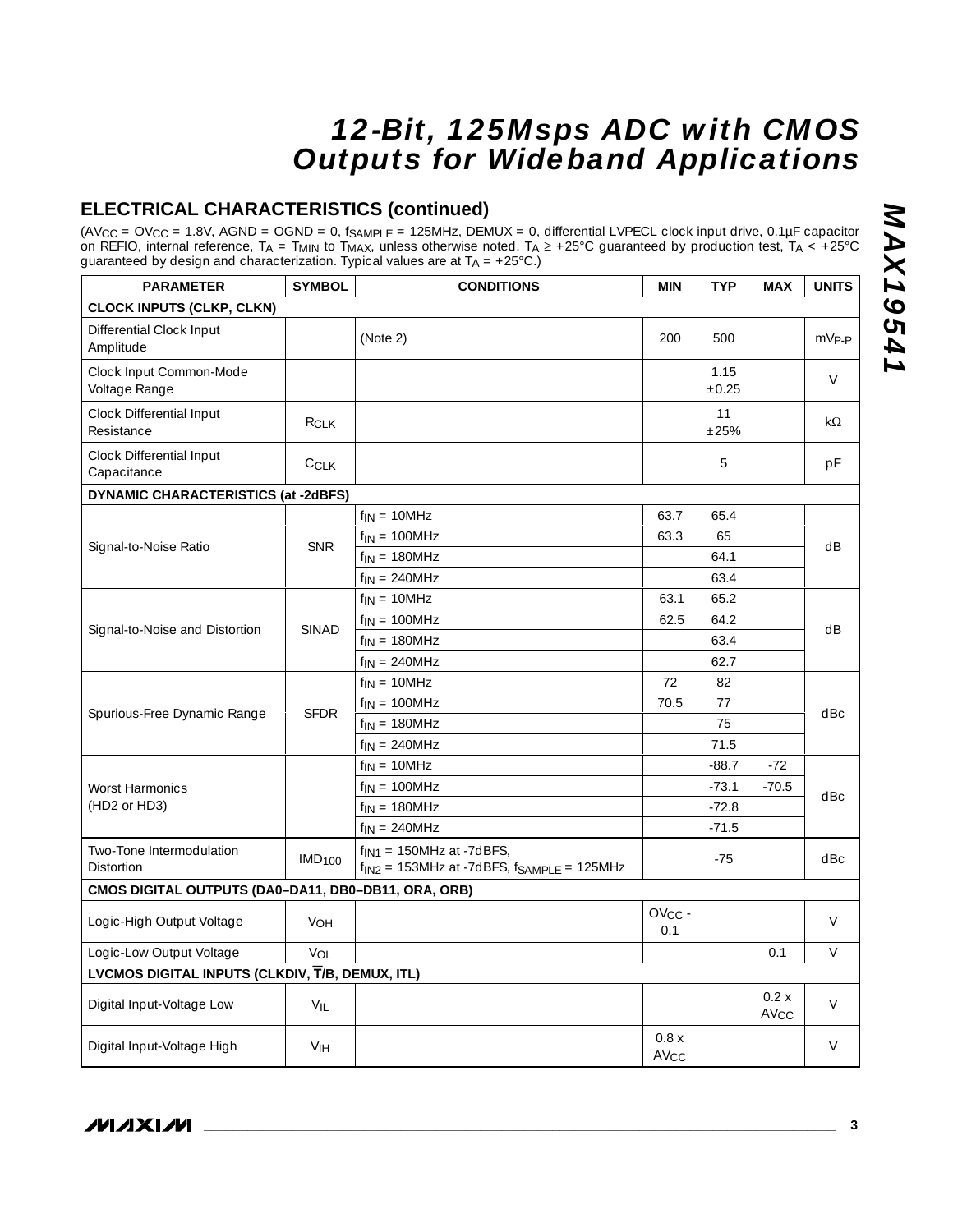## **ELECTRICAL CHARACTERISTICS (continued)**

 $(AV_{CC} = OV_{CC} = 1.8V$ , AGND = OGND = 0, fSAMPLE = 125MHz, DEMUX = 0, differential LVPECL clock input drive, 0.1µF capacitor on REFIO, internal reference,  $T_A = T_{MIN}$  to  $T_{MAX}$ , unless otherwise noted.  $T_A \geq +25^{\circ}$ C guaranteed by production test,  $T_A < +25^{\circ}$ C guaranteed by design and characterization. Typical values are at  $T_A = +25^{\circ}C$ .)

| <b>PARAMETER</b>                      | <b>SYMBOL</b>          | <b>CONDITIONS</b>                | <b>MIN</b> | <b>TYP</b>   | <b>MAX</b> | <b>UNITS</b>    |
|---------------------------------------|------------------------|----------------------------------|------------|--------------|------------|-----------------|
| Input Resistance                      | $R_{IN}$               |                                  |            | 46.5         |            | $k\Omega$       |
| Input Capacitance                     | $C_{IN}$               |                                  |            | 5            |            | рF              |
| <b>TIMING CHARACTERISTICS</b>         |                        |                                  |            |              |            |                 |
| CLKP-to-DA0-DA11 Propagation<br>Delay | t <sub>PDL</sub>       | Figures 5, 6, 7                  |            | 2.5          |            | ns              |
| CLK-to-DCLKP Propagation<br>Delay     | tcppL                  | Figures 5, 6, 7                  |            | 2.1          |            | ns              |
| DCLKP Rising Edge to<br>DA0-DA11      | $tp_{DL}$ -<br>tcppL   | Figures 5, 6, 7 (Note 2)         | 180        | 400          | 710        | ns.             |
| <b>CMOS Output Rise Time</b>          | trise                  | 20% to 80%, $C_1 = 5pF$          |            | $\mathbf{1}$ |            | ns.             |
| <b>CMOS Output Fall Time</b>          | tFALL                  | 20% to 80%, C <sub>L</sub> = 5pF |            | 1            |            | ns              |
| <b>RESET Hold</b>                     | t <sub>HR</sub>        | Figure 4                         |            | 100          |            | ps              |
| RESET Setup                           | tsr                    | Figure 4                         |            | 500          |            | ps              |
| Output Data Pipeline Delay            | <b><i>LATENCY</i></b>  | Figure 4                         |            | 11           |            | Clock<br>cycles |
| <b>POWER REQUIREMENTS</b>             |                        |                                  |            |              |            |                 |
| Analog Supply Voltage Range           | <b>AV<sub>CC</sub></b> |                                  | 1.7        | 1.8          | 1.9        | $\vee$          |
| Digital Supply Voltage Range          | $O$ V $C$ C            |                                  | 1.7        | 1.8          | 1.9        | $\vee$          |
| Analog Supply Current                 | <b>LAVCC</b>           | $f_{IN} = 100MHz$                |            | 460          | 500        | mA              |
| <b>Digital Supply Current</b>         | lovcc                  | $f_{IN} = 100MHz$                |            | 18           | 25         | mA              |
| Analog Power Dissipation              | P <sub>DISS</sub>      | $f_{IN} = 100MHz$                |            | 861          | 945        | mW              |
| Power-Supply Rejection Ratio          | <b>PSRR</b>            | Offset (Note 3)                  |            | 1.8          |            | mV/V            |
|                                       |                        | Gain (Note 3)                    |            | 1.5          |            | %FS/V           |

**Note 1:** Static linearity and offset parameters are computed from a straight line drawn between the end points of the code transition transfer function. The full-scale range (FSR) is defined as 4096 x slope of the line.

**Note 2:** Parameter guaranteed by design and characterization;  $T_A = T_{MIN}$  to  $T_{MAX}$ .

**Note 3:** PSRR is measured with both analog and digital supplies connected to the same potential.

*MAX19541*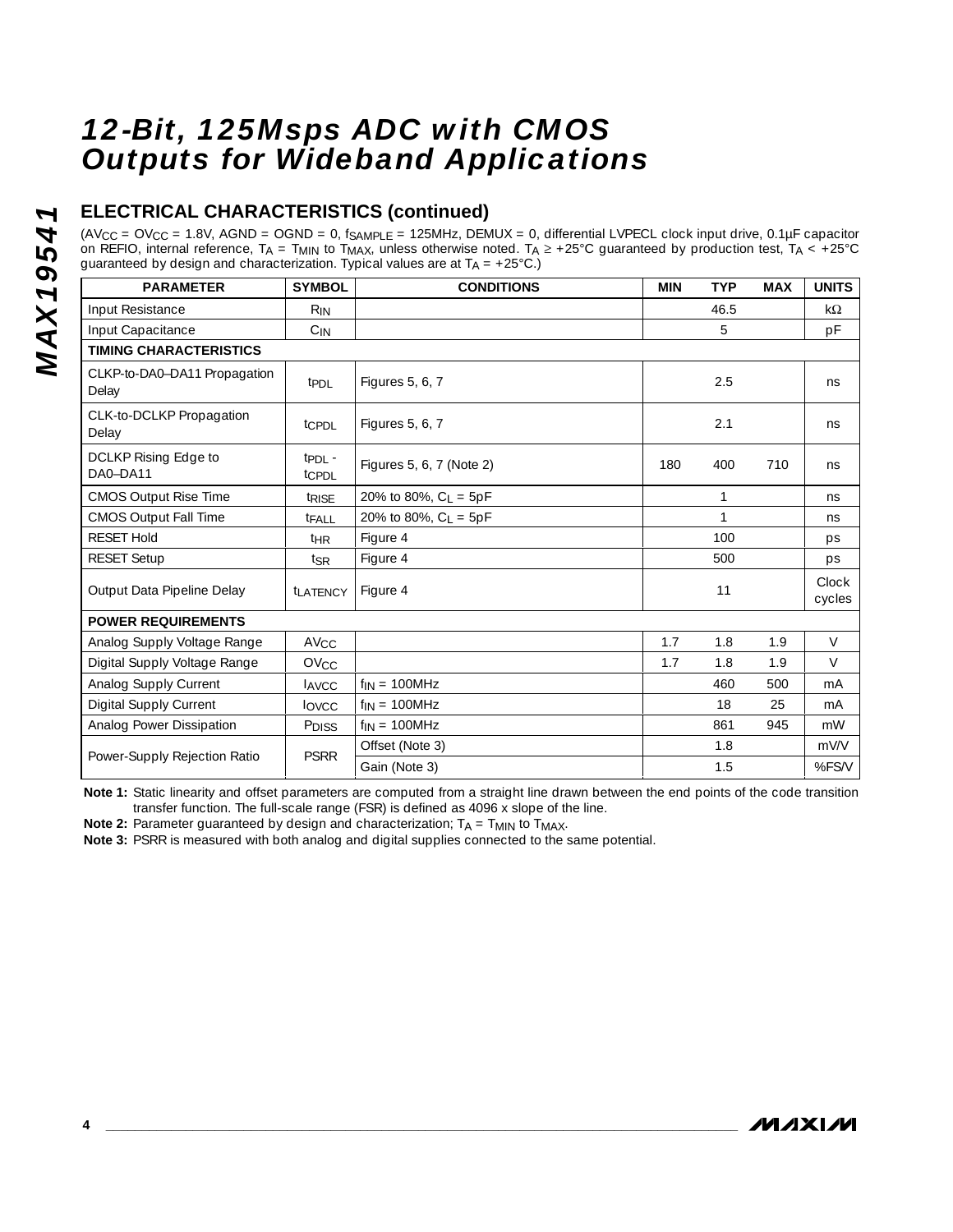## *Typical Operating Characteristics*

 $(AV_{CC} = OV_{CC} = 1.8V$ ,  $AGND = OGND = 0$ ,  $f_{SAMPLE} = 125MHz$ ,  $A_{IN} = -1dBFS$ ; see TOCs for detailed information on test conditions, differential input drive, differential LVPECL clock input drive, 0.1µF capacitor on REFIO, internal reference, digital outputs differential  $R_L = 100Ω$ , T<sub>A</sub> = +25°C.)



*\_\_\_\_\_\_\_\_\_\_\_\_\_\_\_\_\_\_\_\_\_\_\_\_\_\_\_\_\_\_\_\_\_\_\_\_\_\_\_\_\_\_\_\_\_\_\_\_\_\_\_\_\_\_\_\_\_\_\_\_\_\_\_\_\_\_\_\_\_\_\_\_\_\_\_\_\_\_\_\_\_\_\_\_\_\_\_* **5**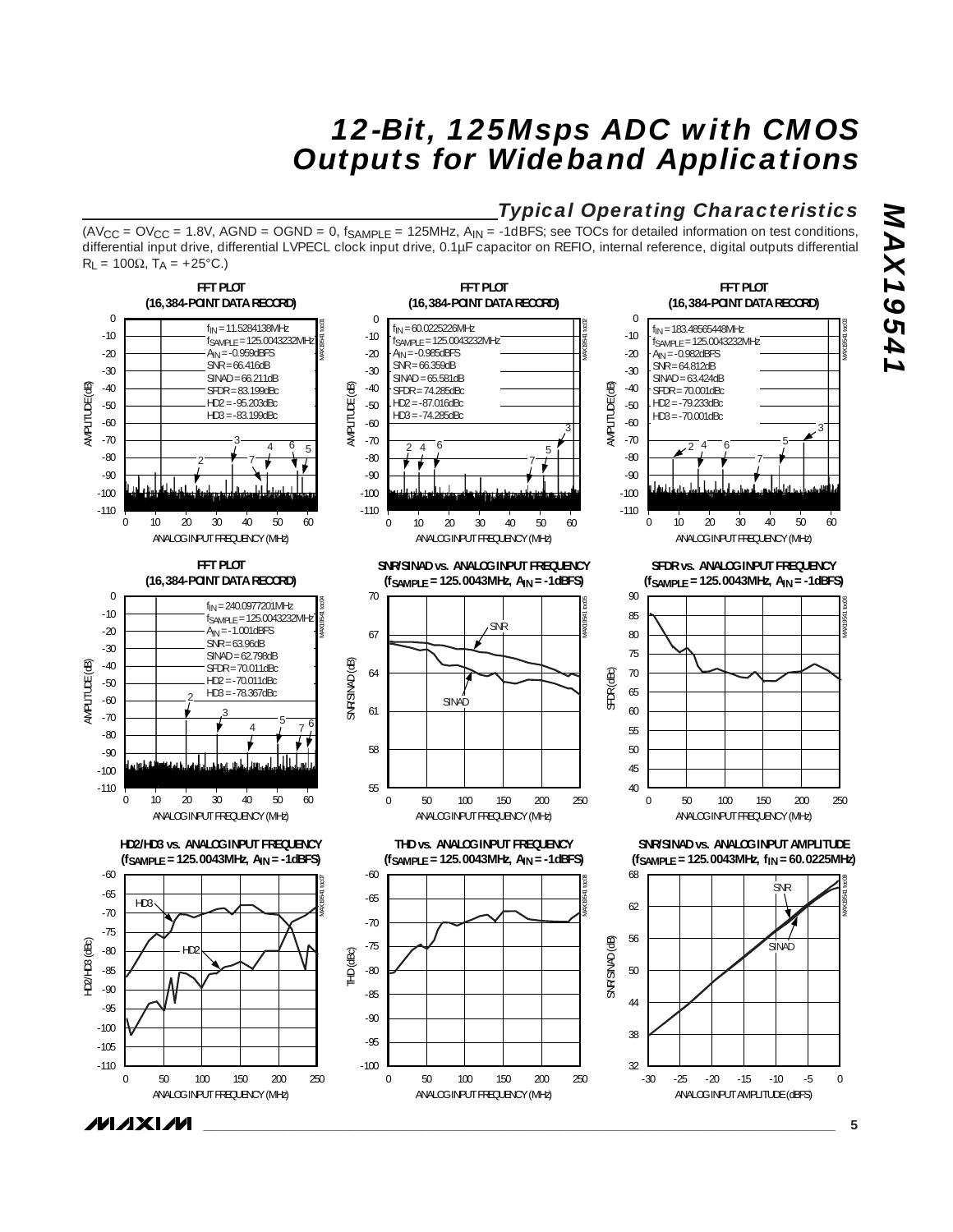## *Typical Operating Characteristics (continued)*

 $(AV_{CC} = OV_{CC} = 1.8V$ , AGND = OGND = 0,  $f_{SAMPLE} = 125MHz$ ,  $A_{IN} = -1dBFS$ ; see TOCs for detailed information on test conditions, differential input drive, differential LVPECL clock input drive, 0.1µF capacitor on REFIO, internal reference, digital outputs differential  $R_L = 100Ω$ , T<sub>A</sub> = +25°C.)



**MAX19541** *MAX19541*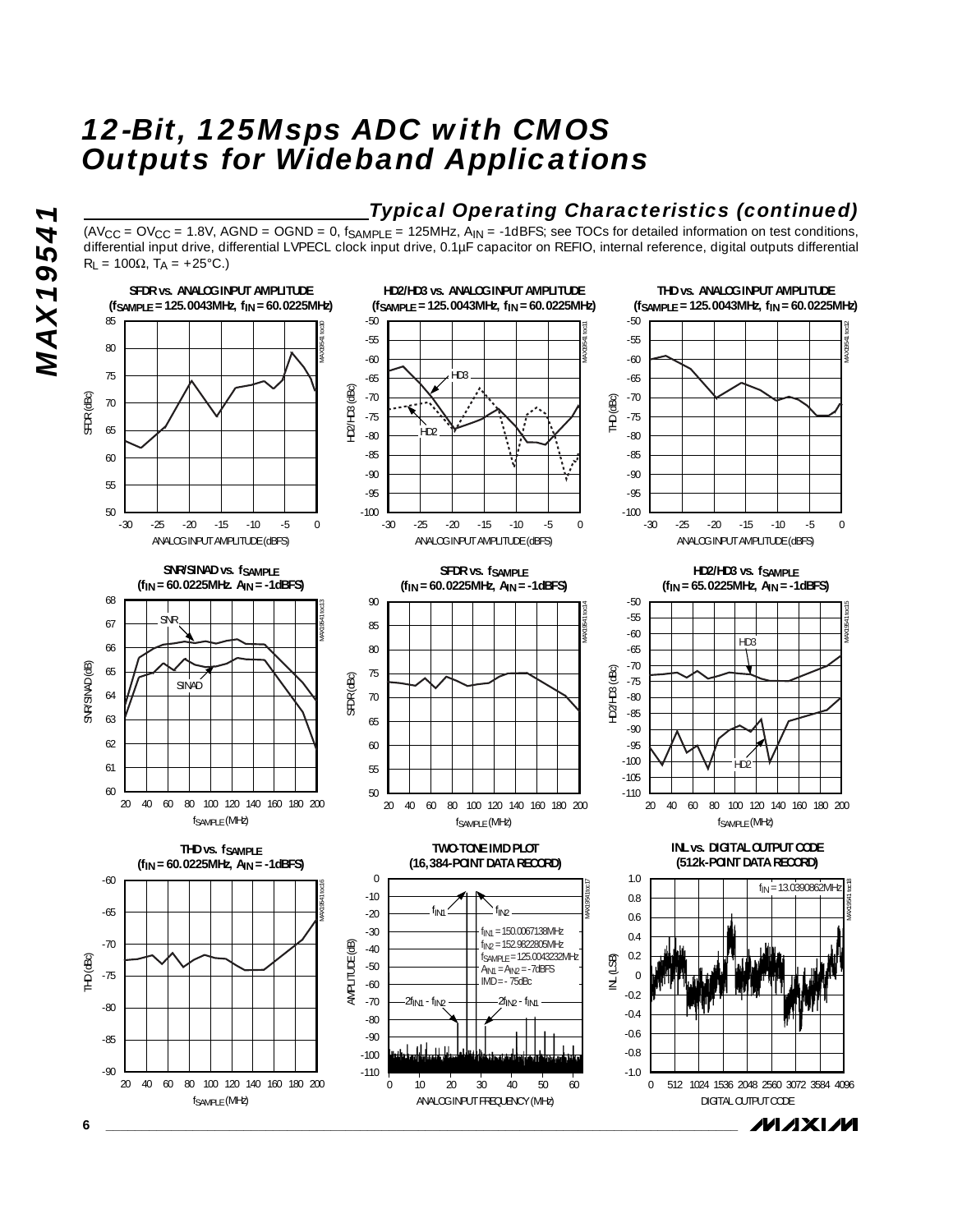## *Typical Operating Characteristics (continued)*

 $(AV_{CC} = OV_{CC} = 1.8V$ ,  $AGND = OGND = 0$ ,  $f_{SAMPLE} = 125MHz$ ,  $A_{IN} = -1dBFS$ ; see TOCs for detailed information on test conditions, differential input drive, differential LVPECL clock input drive, 0.1µF capacitor on REFIO, internal reference, digital outputs differential  $R_L = 100\Omega$ , TA = +25°C.)



**MAXIM** 

*MAX19541*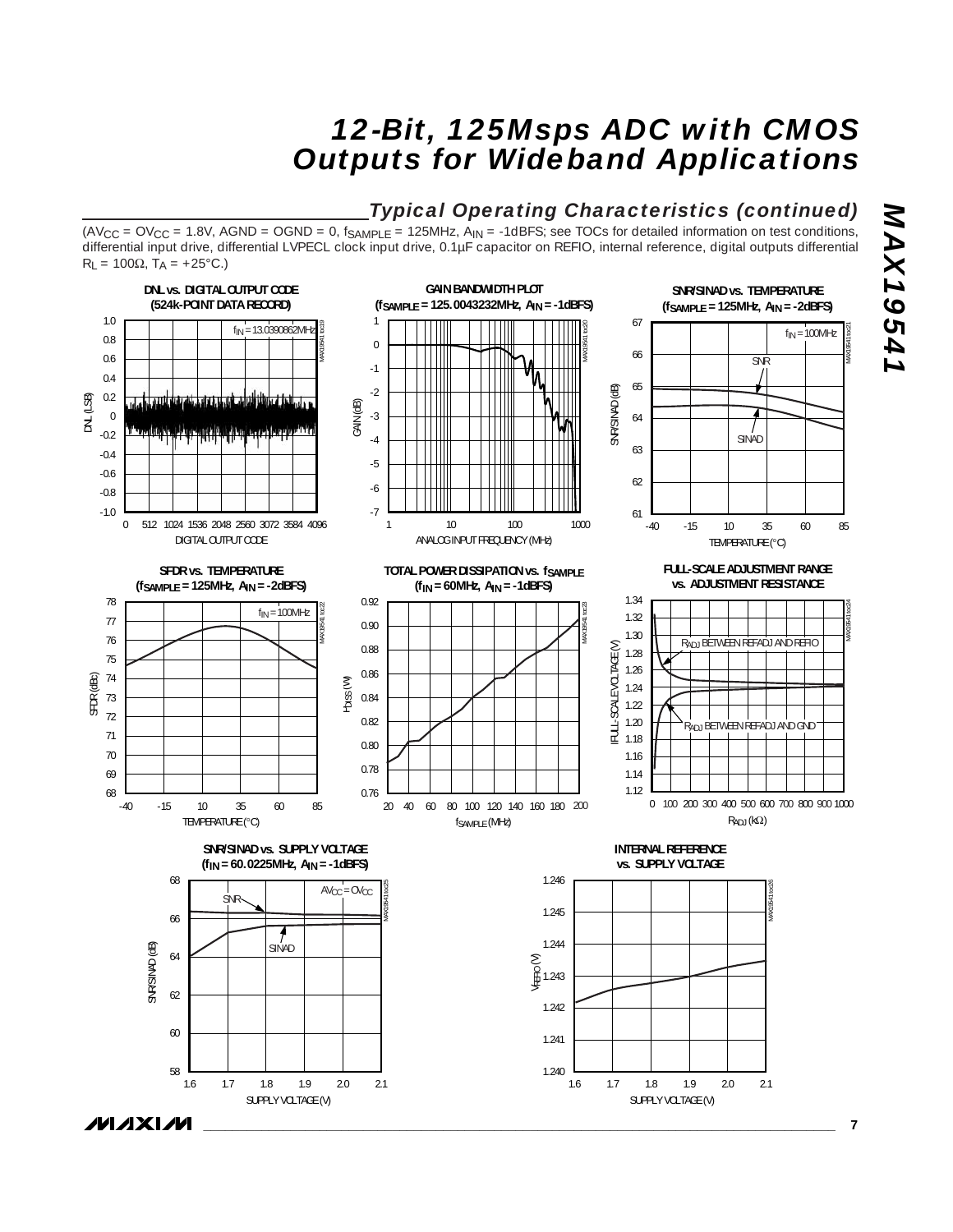*Pin Description*

| <b>PIN</b>                                | NAME             | <b>FUNCTION</b>                                                                                                                                                                                                                                                                                                                                                                                                                                                                 |
|-------------------------------------------|------------------|---------------------------------------------------------------------------------------------------------------------------------------------------------------------------------------------------------------------------------------------------------------------------------------------------------------------------------------------------------------------------------------------------------------------------------------------------------------------------------|
| $1, 6, 11 - 14,$<br>20, 25, 62,<br>63, 65 | AV <sub>CC</sub> | Analog Supply Voltage. Bypass each AV <sub>CC</sub> pin with a 0.1µF capacitor for best decoupling results.<br>Additional board decoupling might be required. See the Grounding, Bypassing, and Layout<br>Considerations section.                                                                                                                                                                                                                                               |
| 2, 5, 7, 10,<br>18, 19, 21,<br>24, 64, 66 | <b>AGND</b>      | Analog Converter Ground. Connect the converter's exposed paddle (EP) to AGND.                                                                                                                                                                                                                                                                                                                                                                                                   |
| 3                                         | <b>REFIO</b>     | Reference Input/Output. Drive REFADJ high to allow an external reference source to be connected to<br>the MAX19541. Drive REFADJ low to activate the internal 1.23V bandgap reference. Connect a 0.1µF<br>capacitor from REFIO to AGND.                                                                                                                                                                                                                                         |
| 4                                         | REFADJ           | Reference Adjust Input. REFADJ allows for full-scale range adjustments by placing a resistor or trim<br>potentiometer between REFADJ and AGND (decreases FS range) or REFADJ and REFIO (increases<br>FS range). If REFADJ is connected to AV <sub>CC</sub> , the internal reference can be overdriven with an external<br>source connected to REFIO. If REFADJ is connected to AGND, the internal reference is used to<br>determine the full-scale range of the data converter. |
| 8                                         | <b>INP</b>       | Positive Analog Input Terminal                                                                                                                                                                                                                                                                                                                                                                                                                                                  |
| 9                                         | <b>INN</b>       | Negative Analog Input Terminal                                                                                                                                                                                                                                                                                                                                                                                                                                                  |
| 15                                        | <b>RESET</b>     | Active-High RESET Input. RESET controls the latency of the MAX19541. RESET has an internal<br>pulldown resistor. See the Reset Operation section.                                                                                                                                                                                                                                                                                                                               |
| 16                                        | <b>DEMUX</b>     | Output-Mode-Select Input. Drive DEMUX low for the parallel output mode (full-rate CMOS outputs on<br>A ports only). Drive DEMUX high for the demux parallel or demux interleaved modes (half-rate outputs<br>on both ports A and B) depending on the state of the ITL input. See the Modes of Operation section.                                                                                                                                                                |
| 17                                        | <b>CLKDIV</b>    | Clock-Divider Input. CLKDIV is an LVCMOS-compatible input that controls the sampling frequency<br>relative to the input clock frequency. CLKDIV has an internal pulldown resistor:<br>$CLKDIV = 0$ : sampling frequency is $1/2$ the input clock frequency.<br>CLKDIV = 1: sampling frequency is equal to the input clock frequency.                                                                                                                                            |
| 22                                        | <b>CLKN</b>      | Complementary Clock Input. CLKN ideally requires an LVPECL-compatible input level to maintain the<br>converter's excellent performance.                                                                                                                                                                                                                                                                                                                                         |
| 23                                        | <b>CLKP</b>      | True Clock Input. CLKP ideally requires an LVPECL-compatible input level to maintain the converter's<br>excellent performance.                                                                                                                                                                                                                                                                                                                                                  |
| 26, 45, 61                                | OGND             | Digital Converter Ground. Ground connection for digital circuitry and output drivers.                                                                                                                                                                                                                                                                                                                                                                                           |
| 27, 28, 41,<br>44,60                      | OV <sub>CC</sub> | Digital Supply Voltage. Bypass OV <sub>CC</sub> with a 0.1µF capacitor for best decoupling results. Additional board<br>decoupling might be required. See the Grounding, Bypassing, and Layout Considerations section.                                                                                                                                                                                                                                                          |
| 29                                        | DB <sub>0</sub>  | Port B CMOS Digital Output Bit 0 (LSB)                                                                                                                                                                                                                                                                                                                                                                                                                                          |
| 30                                        | DB1              | Port B CMOS Digital Output Bit 1                                                                                                                                                                                                                                                                                                                                                                                                                                                |
| 31                                        | DB <sub>2</sub>  | Port B CMOS Digital Output Bit 2                                                                                                                                                                                                                                                                                                                                                                                                                                                |
| 32                                        | DB <sub>3</sub>  | Port B CMOS Digital Output Bit 3                                                                                                                                                                                                                                                                                                                                                                                                                                                |
| 33                                        | DB4              | Port B CMOS Digital Output Bit 4                                                                                                                                                                                                                                                                                                                                                                                                                                                |
| 34                                        | DB <sub>5</sub>  | Port B CMOS Digital Output Bit 5                                                                                                                                                                                                                                                                                                                                                                                                                                                |
| 35                                        | DB <sub>6</sub>  | Port B CMOS Digital Output Bit 6                                                                                                                                                                                                                                                                                                                                                                                                                                                |
| 36                                        | DB7              | Port B CMOS Digital Output Bit 7                                                                                                                                                                                                                                                                                                                                                                                                                                                |
| 37                                        | DB <sub>8</sub>  | Port B CMOS Digital Output Bit 8                                                                                                                                                                                                                                                                                                                                                                                                                                                |

**MAXIM**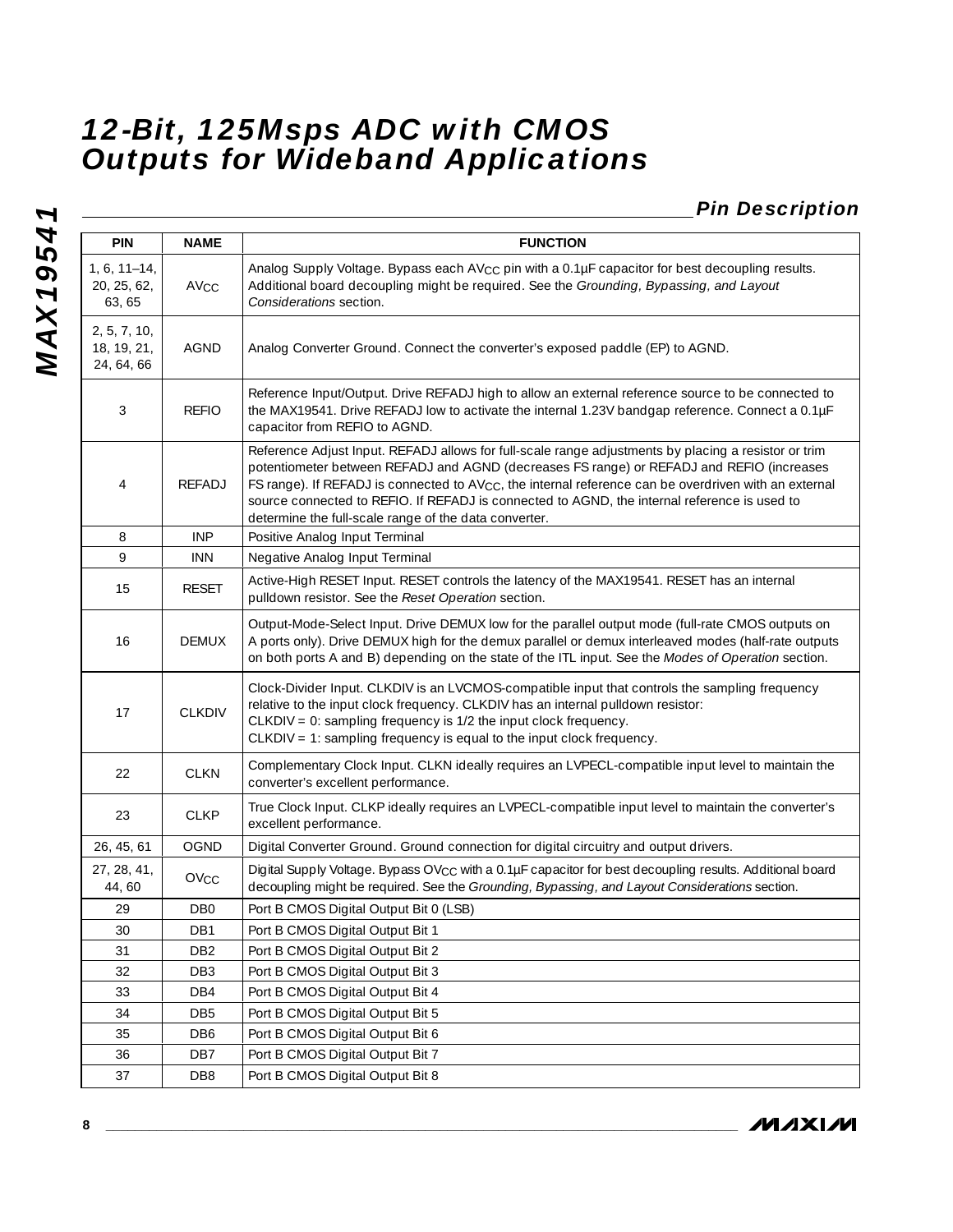## *Pin Description (continued)*

| <b>PIN</b> | <b>NAME</b>      | <b>FUNCTION</b>                                                                                                                                                                                                                                                            |
|------------|------------------|----------------------------------------------------------------------------------------------------------------------------------------------------------------------------------------------------------------------------------------------------------------------------|
| 38         | DB <sub>9</sub>  | Port B CMOS Digital Output Bit 9                                                                                                                                                                                                                                           |
| 39         | <b>DB10</b>      | Port B CMOS Digital Output Bit 10                                                                                                                                                                                                                                          |
| 40         | <b>DB11</b>      | Port B CMOS Digital Output Bit 11 (MSB)                                                                                                                                                                                                                                    |
| 42         | <b>DCLKN</b>     | Inverted CMOS Digital Clock Output. DCLKN provides a CMOS-compatible output level and can be<br>used to synchronize external devices to the converter clock. When DEMUX is high, the frequency at<br>DCLKN is half the sampling clock's frequency.                         |
| 43         | <b>DCLKP</b>     | True CMOS Digital Clock Output. DCLKP provides a CMOS-compatible output level and can be used<br>to synchronize external devices to the converter clock. When DEMUX is high, the frequency at DCLKP is<br>half the sampling clock's frequency.                             |
| 46         | ORB              | Port B CMOS Digital Output Overrange                                                                                                                                                                                                                                       |
| 47         | DA0              | Port A CMOS Digital Output Bit 0 (LSB)                                                                                                                                                                                                                                     |
| 48         | DA1              | Port A CMOS Digital Output Bit 1                                                                                                                                                                                                                                           |
| 49         | DA <sub>2</sub>  | Port A CMOS Digital Output Bit 2                                                                                                                                                                                                                                           |
| 50         | DA <sub>3</sub>  | Port A CMOS Digital Output Bit 3                                                                                                                                                                                                                                           |
| 51         | DA4              | Port A CMOS Digital Output Bit 4                                                                                                                                                                                                                                           |
| 52         | DA <sub>5</sub>  | Port A CMOS Digital Output Bit 5                                                                                                                                                                                                                                           |
| 53         | DA6              | Port A CMOS Digital Output Bit 6                                                                                                                                                                                                                                           |
| 54         | DA7              | Port A CMOS Digital Output Bit 7                                                                                                                                                                                                                                           |
| 55         | DA8              | Port A CMOS Digital Output Bit 8                                                                                                                                                                                                                                           |
| 56         | DA9              | Port A CMOS Digital Output Bit 9                                                                                                                                                                                                                                           |
| 57         | <b>DA10</b>      | Port A CMOS Digital Output Bit 10                                                                                                                                                                                                                                          |
| 58         | <b>DA11</b>      | Port A CMOS Digital Output Bit 11 (MSB)                                                                                                                                                                                                                                    |
| 59         | <b>ORA</b>       | Port A CMOS Digital Output Overrange                                                                                                                                                                                                                                       |
| 67         | <b>ITL</b>       | Interleaved/Parallel-Select Input. Drive ITL low for the demux parallel mode. Drive ITL high for the demux<br>interleaved mode.                                                                                                                                            |
| 68         | $\overline{T}/B$ | Output-Format-Select Input. T/B is an LVCMOS-compatible input that controls the digital output format<br>of the MAX19541. T/B has an internal pulldown resistor:<br>$\overline{T}/B = 1$ : binary output format.<br>$\overline{T}/B = 0$ : two's-complement output format. |
| EP         | <b>AGND</b>      | Exposed Paddle. Connect EP to the analog ground (AGND) for optimum performance. The exposed<br>paddle is located on the backside of the chip. EP is internally connected to the die substrate.                                                                             |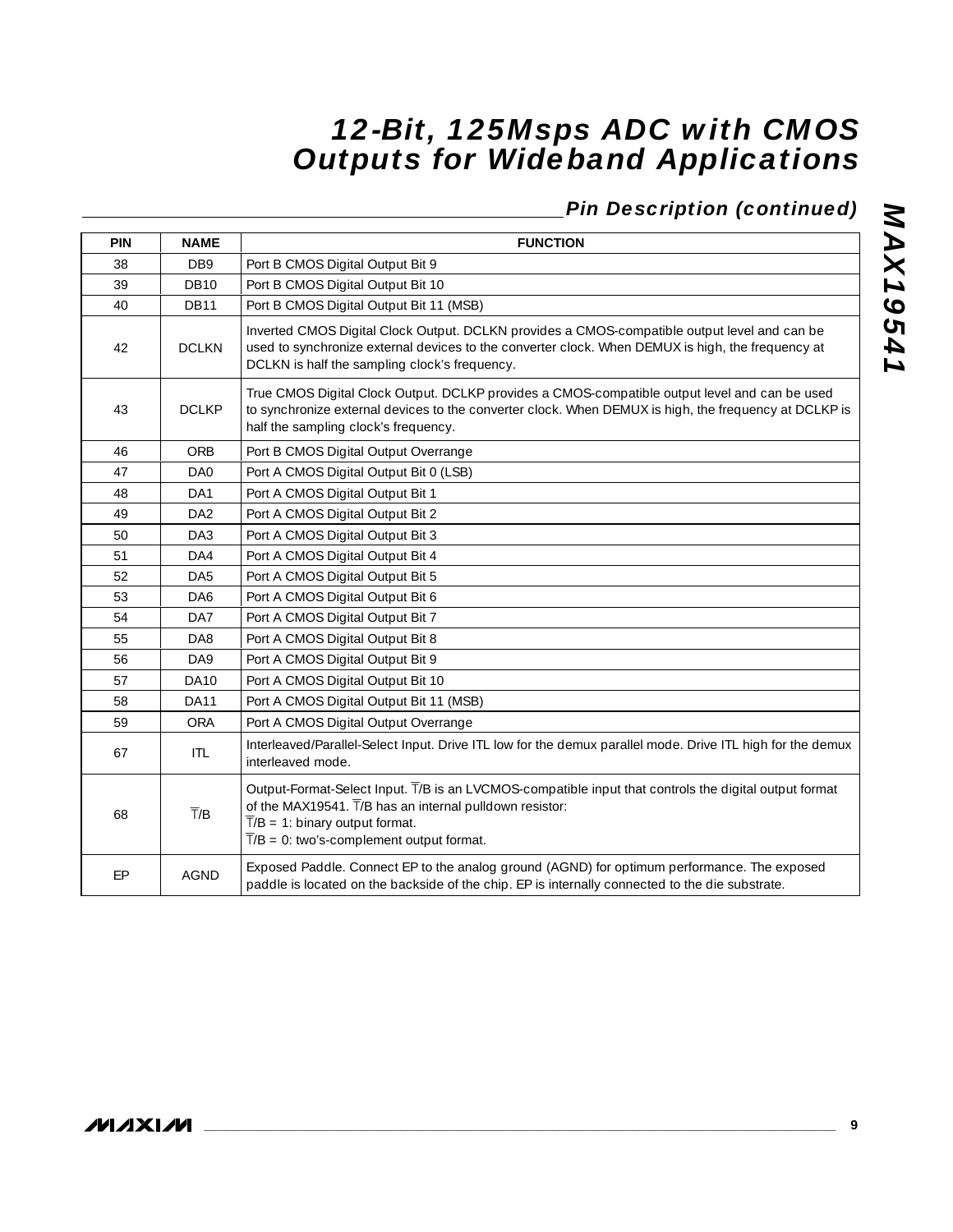## *Detailed Description— Theory of Operation*

The MAX19541 uses a fully differential, pipelined architecture that allows for high-speed conversion, optimized accuracy and linearity, while minimizing power consumption. Both positive (INP) and negative/complementary analog input terminals (INN) are centered around a 1.365V common-mode voltage, and accept a ±350mV differential analog input voltage swing each, resulting in a typical 1.41VP-P differential full-scale signal swing.

Inputs INP and INN are buffered prior to entering each track-and-hold (T/H) stage and are sampled when the differential sampling clock signal transitions high. The ADC following the first T/H stage then digitizes the signal, and controls a digital-to-analog converter (DAC). Digitized and reference signals are then subtracted, resulting in a fractional residue signal that is amplified before it is passed on to the next stage through another T/H amplifier. This process is repeated until the applied input signal has successfully passed through all stages of the 12-bit quantizer. Finally, the digital outputs of all stages are combined and corrected for in the digital correction logic to generate the final output code. The result is a 12-bit parallel digital output word in userselectable two's complement or binary output formats with CMOS-compatible output levels. See the functional diagram (Figure 1) for a more detailed view of the MAX19541's architecture.



*Figure 1. MAX19541 Functional Diagram*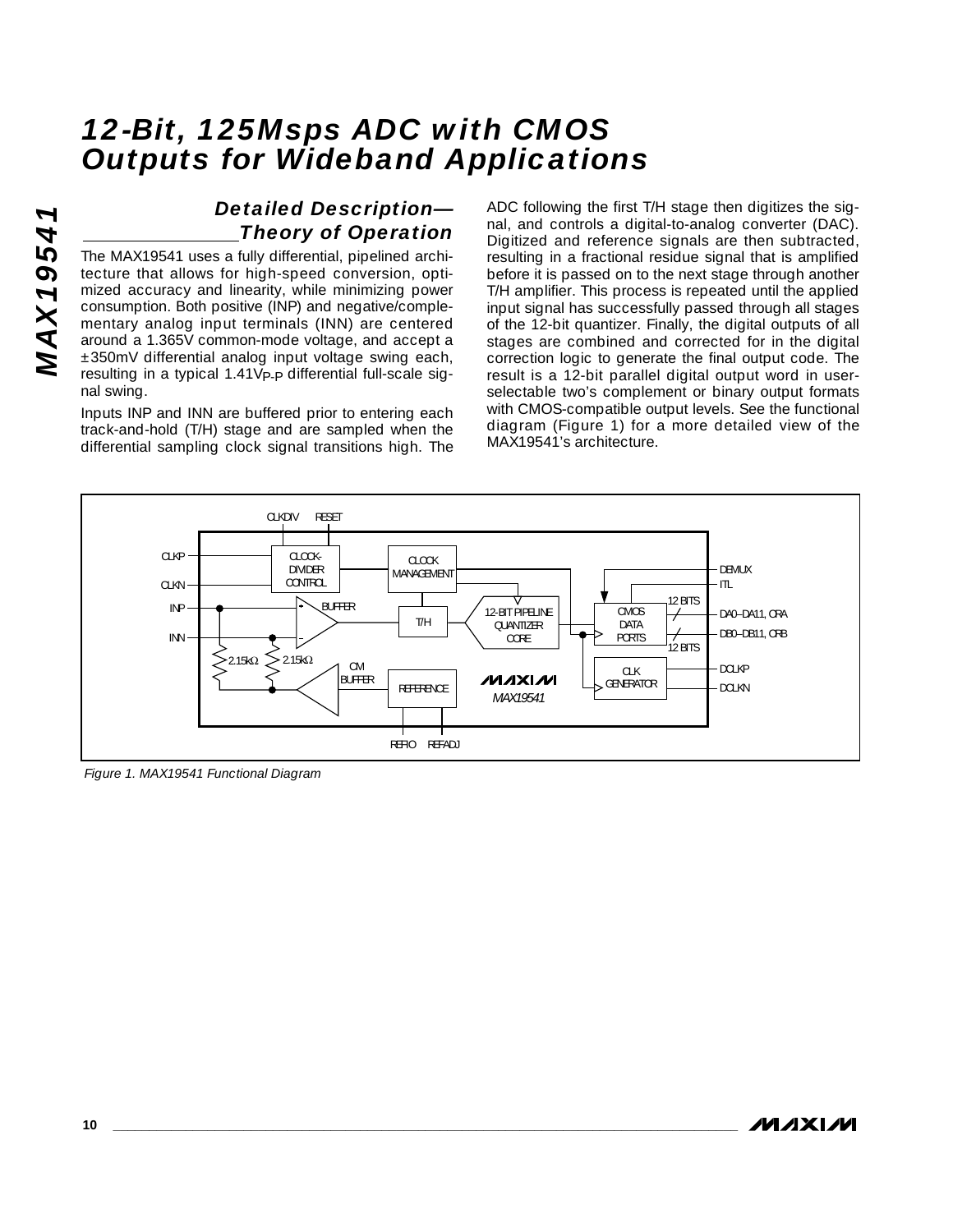

*Figure 2. Simplified Analog Input Architecture*

#### *Analog Inputs (INP, INN)*

INP and INN are the fully differential inputs of the MAX19541. Differential inputs usually feature good rejection of even-order harmonics, which allows for enhanced AC performance as the signals are progressing through the analog stages. The MAX19541 analog inputs are self-biased at a 1.365V commonmode voltage and allow a 1.41Vp-p differential input voltage swing. Both inputs are self-biased through 2.15kΩ resistors, resulting in a typical differential input resistance of 4.3kΩ (Figure 2). It is recommended driving the analog inputs of the MAX19541 in an AC-coupled configuration to achieve the best dynamic performance. See the *Transformer-Coupled, Differential Analog Input Drive* section for a detailed discussion of this configuration.

#### *On-Chip Reference Circuit*

The MAX19541 features an internal 1.24V bandgap reference circuit (Figure 3), which, in combination with an internal reference-scaling amplifier, determine the fullscale range of the MAX19541. Bypass REFIO with a 0.1µF capacitor to AGND. To compensate for gain errors or increase the ADC's full-scale range, the voltage of this bandgap reference can be indirectly adjusted by adding an external resistor (e.g., 100kΩ trim potentiometer) between REFADJ and AGND or REFADJ and REFIO. See Figure 8 and the *Applications Information* section for a detailed description of this process.



*Figure 3. Simplified Reference Architecture*

#### *Clock Inputs (CLKP, CLKN)*

Drive the clock inputs of the MAX19541 differentially with an LVPECL-compatible clock to achieve the best dynamic performance. The clock signal source must be high-quality, low phase noise to avoid any degradation in the noise performance of the ADC. The clock inputs (CLKP, CLKN) are internally biased to typically 1.15V, accept a typical 0.5VP-P differential signal swing, and are usually driven in an AC-coupled configuration. See the *Differential, AC-Coupled Clock Input* section for more circuit details on how to drive CLKP and CLKN appropriately.

The MAX19541 features an internal clock-management circuit (duty-cycle equalizer). The clock-management circuit ensures that the clock signal applied to inputs CLKP and CLKN is processed to provide a near 50% duty-cycle clock signal. This desensitizes the performance of the converter to variations in the duty cycle of the input clock source. Note that the clock duty-cycle equalizer cannot be turned off externally.

#### *Clock Outputs (DCLKP, DCLKN)*

The MAX19541 features CMOS-complementary clock outputs (DCLKP, DCLKN) to latch the digital output data with an external latch or receiver. Additionally, the clock outputs can be used to synchronize external devices (e.g., FPGAs) to the ADC. There is a 2.1ns delay time between the rising (falling) edge of CLKP (CLKN) and the rising (falling) edge of DCLKP (DCLKN). See Figure 4 for timing details.

# *MAX19541* **NAX1954**

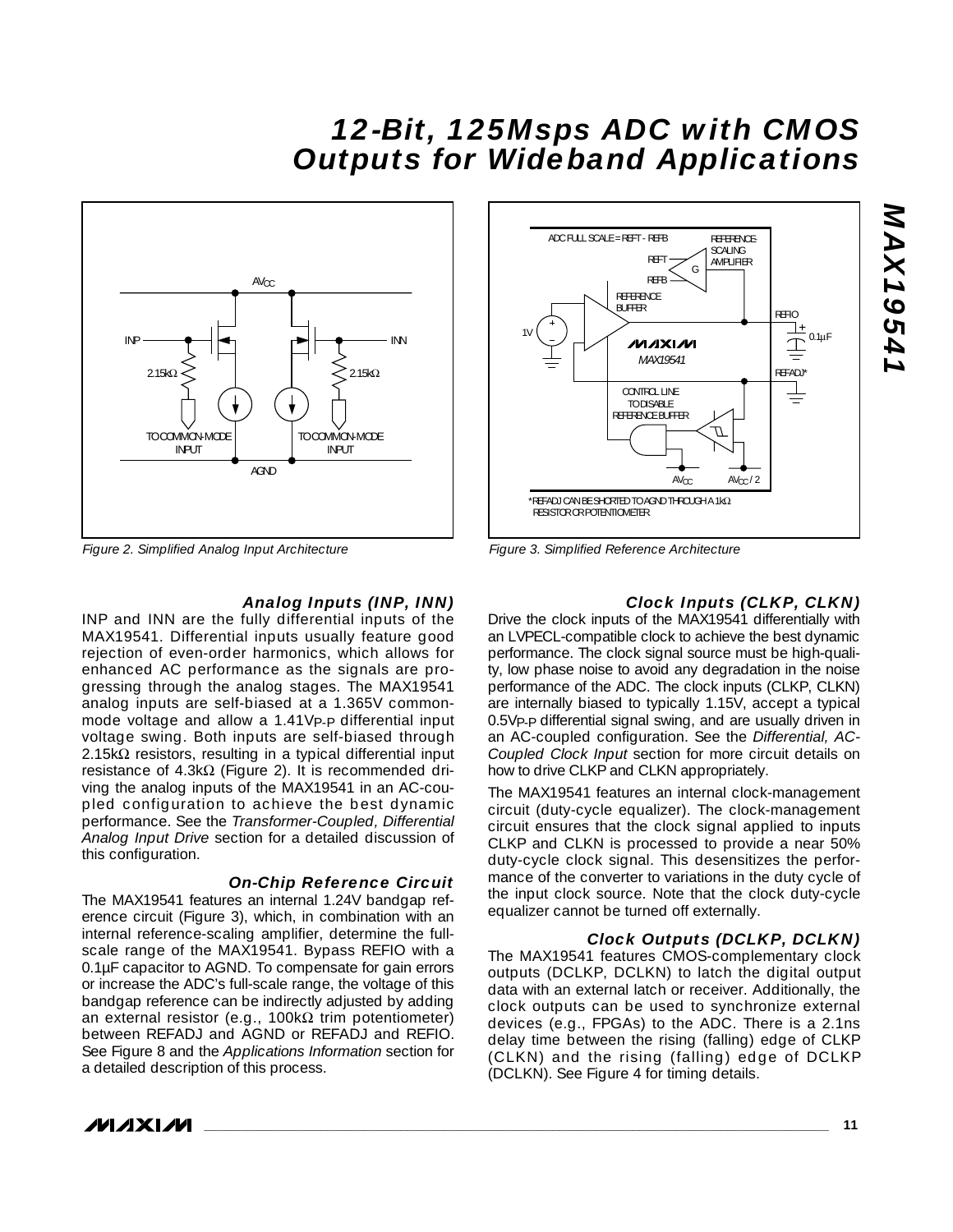### *Divide-by-Two Clock Control (CLKDIV)*

The MAX19541 offers a clock control line (CLKDIV) that allows the reduction of clock jitter and phase noise in a system as higher frequency oscillators usually exhibit better phase noise and jitter characteristics. Connect CLKDIV to OGND to enable the ADC's internal divideby-2 clock divider, which allows the user to use an oscillator of twice the maximum sampling frequency. The sampling frequency now becomes 1/2 of the input clock frequency. CLKDIV has an internal pulldown resistor and can be left open for applications that require this divide-by-2 mode. Connecting CLKDIV to OV<sub>CC</sub> disables the divide-by-2 mode.

#### *RESET Operation*

The RESET input defines the pipeline latency of the MAX19541. Drive RESET high to place the MAX19541 in reset mode with the CMOS outputs tri-stated. During the time when RESET is high, no sample information is available at the outputs. For pipeline latency, the first sample is defined at the first rising edge of CLKP after RESET goes low. The conversion information is available at the outputs after 11 clock cycles. Synchronize RESET with the input clock of the device by observing the minimum RESET hold ( $t_{HR}$ ) and RESET setup ( $t_{SR}$ ) times (Figure 4). RESET is only used to control the latency of the device and, in applications where this is not critical, drive RESET low or leave unconnected. RESET has an internal pulldown resistor.



*Figure 4. RESET Timing Diagram*

*MAX19541*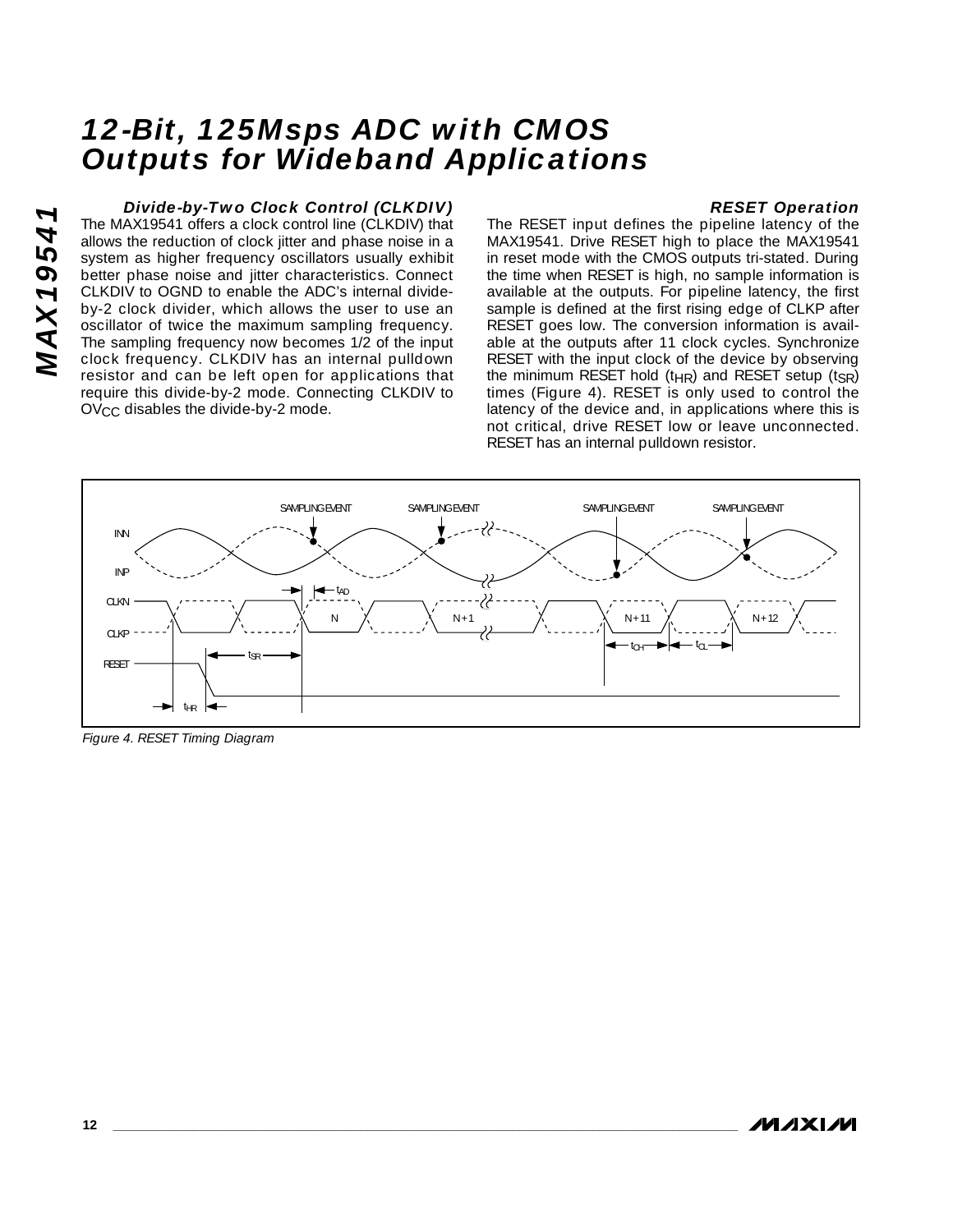#### *System Timing Requirements*

Figures 5, 6, and 7 depict the relationship between the clock input and output, analog input, sampling event, and data output. The MAX19541 samples on the rising (falling) edge of CLKP (CLKN). In all these figures, CLKDIV is assumed to be high; otherwise, the sampling events would occur at every other rising edge of CLKP. Output data is latched on the next rising (falling) edge of the DCLKP (DCLKN) clock, but has an internal latency of 11 input clock cycles.

#### *Modes of Operation*

The MAX19541 features three modes of operation. In each mode of operation, the conversion data is output in a different format.

#### *Parallel Mode*

*MAX19541*

**MAX19541** 

Drive DEMUX low to place the MAX19541 in the parallel mode. In this mode, the output clock has the same frequency as the sampling frequency and conversion data is output at full rate on parallel ports DA0–DA11. Note that the sampling frequency may not be the same as the input clock frequency. See the *Divide-by-Two Clock Control (CLKDIV)* section. In parallel mode, samples are taken on the rising edge of CLKP. Conversion data appears at the outputs on the rising edge of DCLKP after the latency period of 11 clock cycles and is stable for one clock period (Figure 5). If an overrange condition occurs, it is reflected on the ORA port.



*Figure 5. Parallel Mode Timing Diagram*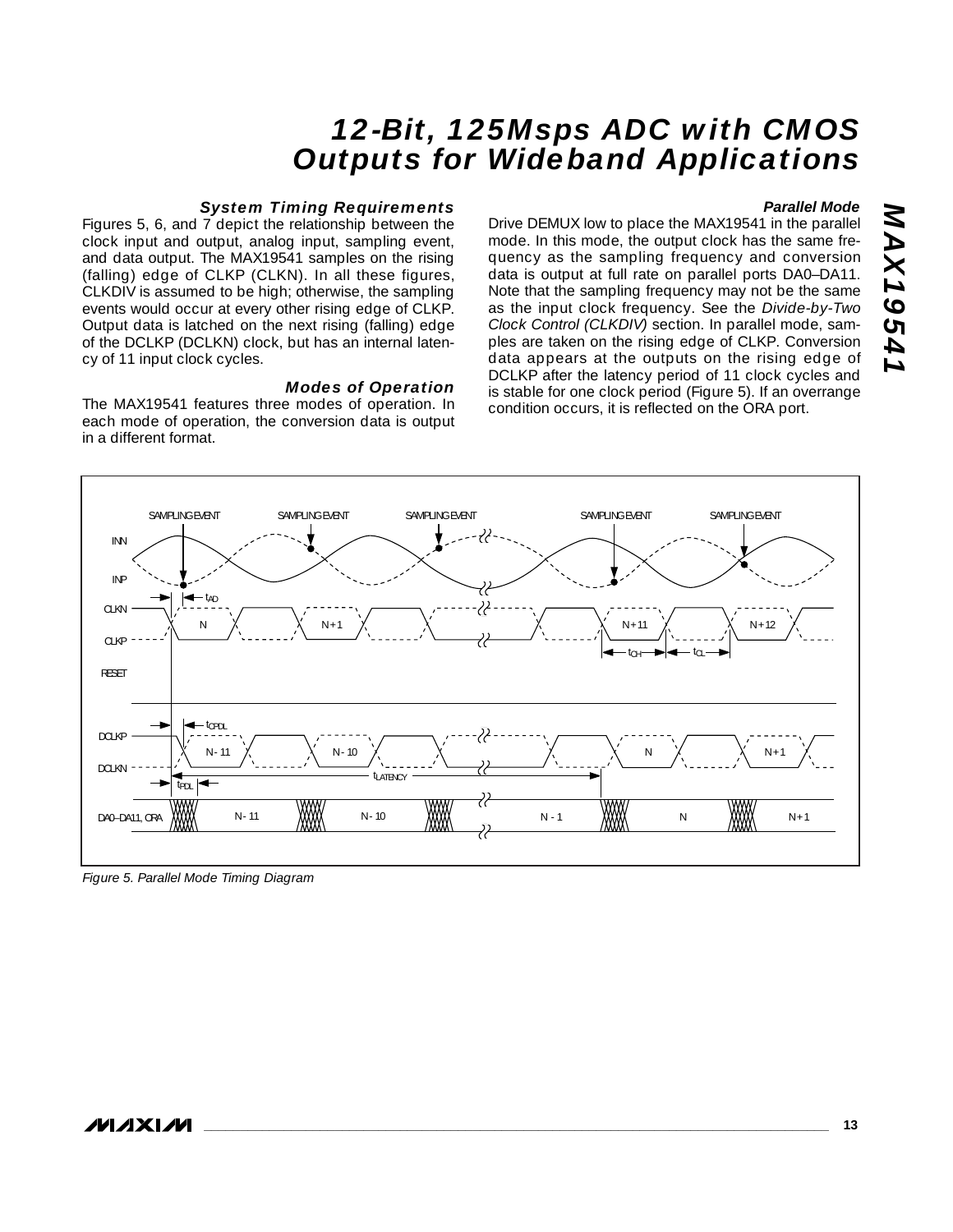#### *Demux Parallel Mode*

Drive DEMUX high and ITL low to place the MAX19541 in the demux parallel mode. In this mode, the output clock's frequency is 1/2 the sampling frequency. The sampling frequency may not be the same as the input clock frequency. See the *Divide-by-Two Clock Control (CLKDIV)* section. Each conversion starts with a sampling event on the rising edge of CLKP. Conversion data now appears on both DA0–DA11 and DB0–DB11. The first conversion result is output on the A ports on the rising edge of DCLKP after 12 input clock cycles from the initial sampling event. The second conversion result is output on the B ports on the rising edge of DCLKP after 11 input clock cycles from the initial sampling event. Both conversion results are output simultaneously (Figure 6). The conversion results on ports A and B remain stable for one period of DCLKP after they become valid. Thus, the overall throughput rate is the same as in parallel mode; however, now each data line is allowed to be valid for a longer time (two sampling periods, one digital clock period). Overrange conditions are reflected on the appropriate output port, ORA or ORB, depending on which conversion they occur.



*Figure 6. Demux Parallel Mode Timing Diagram*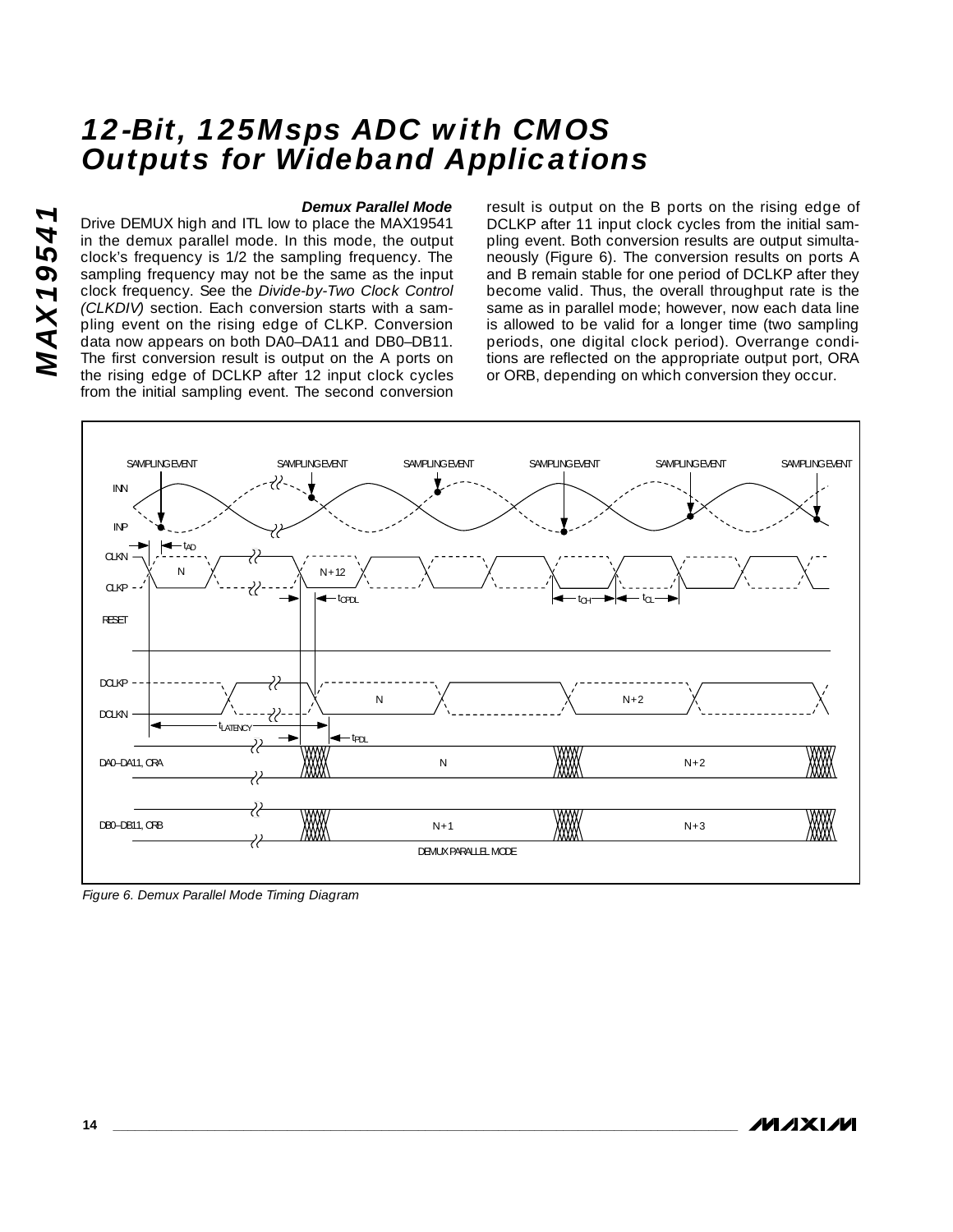#### *Demux Interleaved Mode*

Drive DEMUX high and ITL high to place the MAX19541 in the demux interleaved mode of operation. In this mode, the output clock's frequency is 1/2 the sampling frequency. The sampling frequency may not be the same as the input clock frequency. See the *Divide-by-Two Clock Control (CLKDIV)* section. Each conversion starts with a sampling event on the rising edge of CLKP. Conversion data now appears on both DA0–DA11 and DB0–DB11. The first conversion result is output on the A ports on the rising edge of DCLKP after 12 input clock cycles from the initial sampling event. The second conversion result is output on the B

ports on the rising edge of DCLKN after 12 input clock cycles from the initial sampling event. In this way, the two conversion results are interleaved with respect to each other (Figure 7). The conversion results on ports A and B remain stable for one period of DCLKP and DCLKN, respectively, after they become valid. Overrange conditions are reflected on the appropriate output port, ORA or ORB, depending on which conversion they occur. The demux interleaved mode is the recommended demux mode of operation due to the fact that output bus switching is more evenly distributed over sample clock edges.



*Figure 7. Demux Interleaved Mode Timing Diagram*

*MAX19541*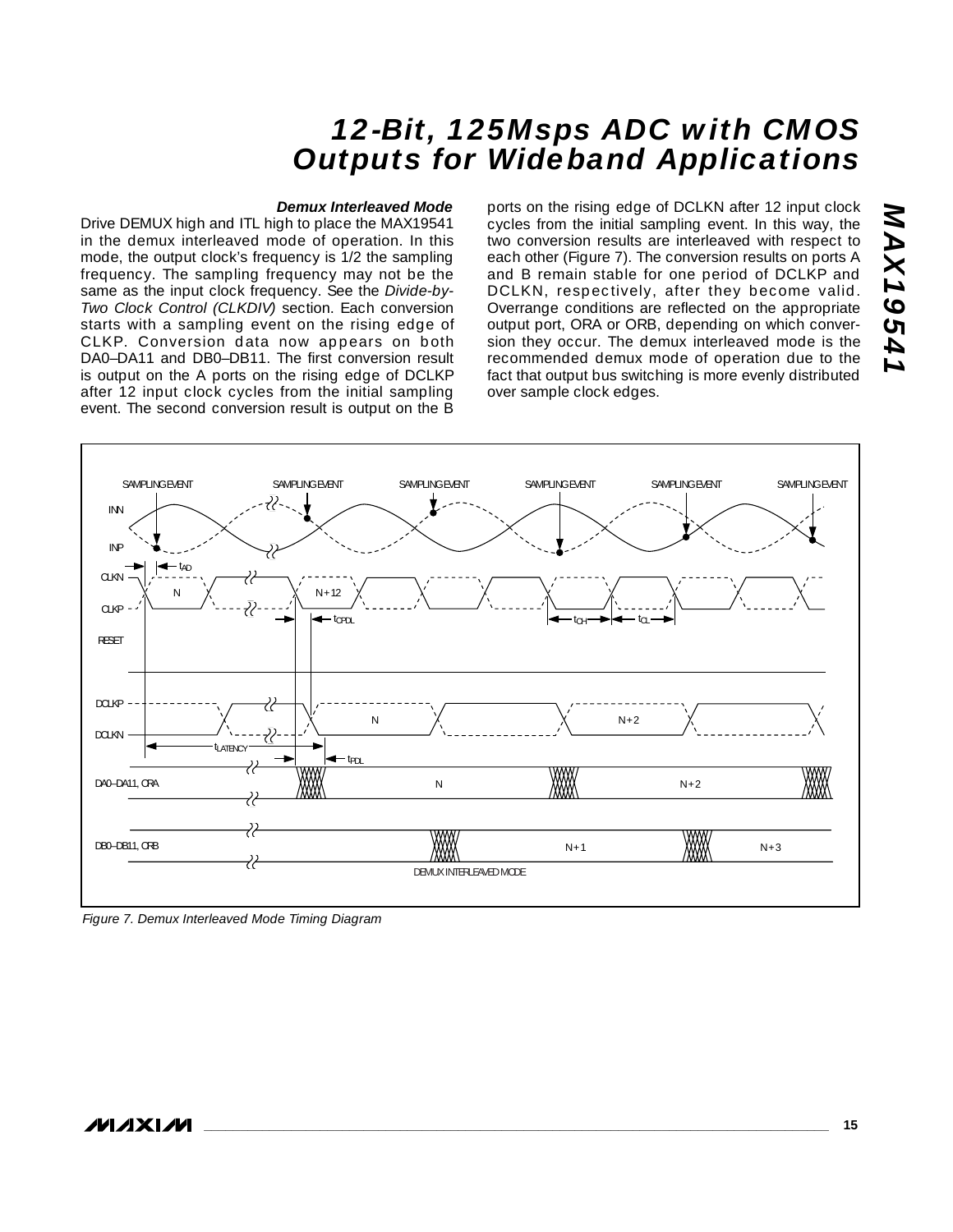#### *Digital Outputs (DA0–DA11, DCLKP, DCLKN, ORA, DB0–DB11, ORB) and Control Input* T*/B*

Digital outputs DA0/DB0–DA11/DB11, DCLKP, DCLKN, ORA/ORB are CMOS compatible, and data on DA0/DB DA11/DB11 are presented in either binary or two'scomplement format (Table 1). The  $\overline{T}/B$  control line is an LVCMOS-compatible input that allows the user to select the desired output format. Drive  $\overline{T}/B$  high to select data to be output in offset binary format and drive it low to select data to be output in two's complement format on the 12-bit parallel bus.  $\overline{T}/B$  has an internal pulldown resistor and can be left unconnected in applications using only two's-complement output format. The CMOS outputs are powered from a separate power supply that can be operated between 1.7V and 1.9V.

The MAX19541 offers an additional differential output pair (ORA, ORB) to flag overrange conditions, where overrange is above positive or below negative full scale. An overrange condition is identified with ORA/ORB transitioning high.

**Note:** Keep the capacitive load on the digital outputs as low as possible. Use digital buffers on the digital outputs of the ADC when driving larger loads to improve overall performance and reduce system timing constraints. Further improvements in dynamic performance can be achieved by adding small series resistors (100Ω) to the digital output paths, close to the ADC.

| <b>INP ANALOG INPUT</b><br><b>VOLTAGE LEVEL</b> | <b>INN ANALOG INPUT</b><br><b>VOLTAGE LEVEL</b> | <b>OVERRANGE</b><br><b>ORA/ORB</b> | <b>BINARY</b><br><b>DIGITAL OUTPUT CODE</b><br>$(D_11-D_0)$ | <b>TWO'S-COMPLEMENT</b><br><b>DIGITAL OUTPUT CODE</b><br>$(D_11-D_0)$ |
|-------------------------------------------------|-------------------------------------------------|------------------------------------|-------------------------------------------------------------|-----------------------------------------------------------------------|
| $>$ VRFF + 0.35V                                | $<$ VRFF - 0.35V                                |                                    | 1111 1111 1111<br>$(exceeds + FS, OR set)$                  | 0111 1111 1111<br>$(exceeds + FS, OR set)$                            |
| $V_{RFF}$ + 0.35V                               | $V$ RFF - $0.35V$                               |                                    | 1111 1111 1111<br>$(+FS)$                                   | 0111 1111 1111<br>$(+FS)$                                             |
| <b>VRFF</b>                                     | <b>VRFF</b>                                     | $\Omega$                           | 1000 0000 0000 or<br>0111 1111 1111<br>(FS/2)               | 0000 0000 0000 or<br>1111 1111 1111<br>(FS/2)                         |
| $V_{RFF} - 0.35V$                               | $V_{RFF}$ + 0.35V                               |                                    | 0000 0000 0000<br>$(-FS)$                                   | 1000 0000 0000<br>$(-FS)$                                             |
| $<$ VRFF + 0.35V                                | $>$ VRFF - 0.35V                                |                                    | 00 0000 0000<br>(exceeds -FS, OR set)                       | 10 0000 0000<br>(exceeds -FS, OR set)                                 |

## **Table 1. MAX19541 Digital Output Coding**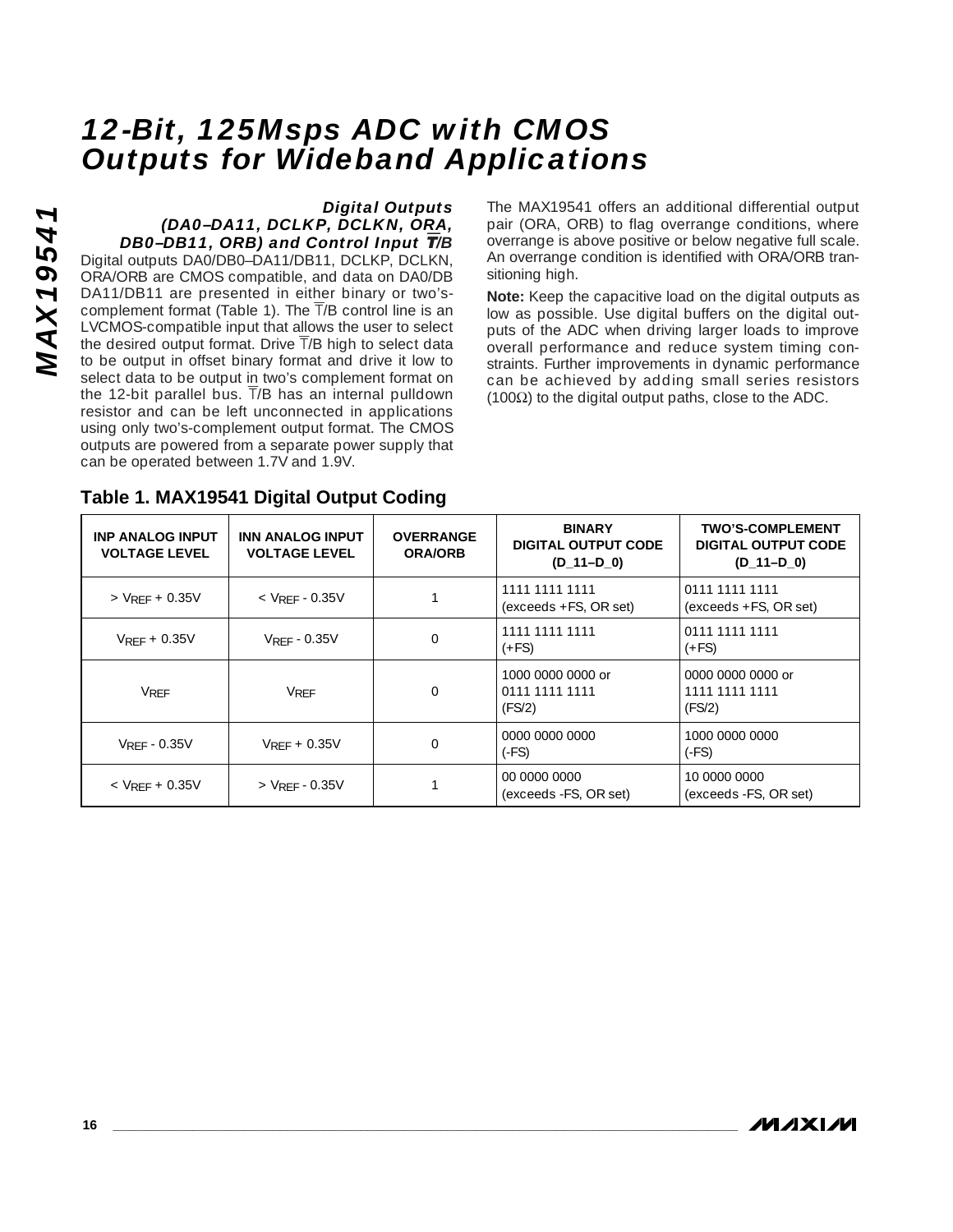## *Applications Information*

#### *Full-Scale Range Adjustments Using the Internal Bandgap Reference*

The MAX19541 supports a full-scale adjustment range of  $\pm$ 10%. To decrease the full-scale range, an external resistor value ranging from 13kΩ to 1MΩ can be added between REFADJ and AGND. A similar approach can be taken to increase the ADCs full-scale range. Add a variable resistor, potentiometer, or predetermined resistor value between REFADJ and REFIO to increase the full-scale range of the data converter. Figure 8 shows the two possible configurations and their impact on the

overall full-scale range adjustment of the MAX19541. Do not use resistor values of less than 13kΩ to avoid instability of the internal gain regulation loop for the bandgap reference. Use the following formula to calculate the percentage change of the reference voltage:

$$
V_{REF} \text{ (%)} = 1.25\% \times \frac{100k\Omega}{R_{ADJ}}
$$

The percentage change is positive when RADJ is added between REFADJ and REFIO, and is negative when RADJ is added between REFADJ and GND.



*Figure 8. Circuit Suggestions to Adjust the ADC's Full-Scale Range (Simplified Schematic)*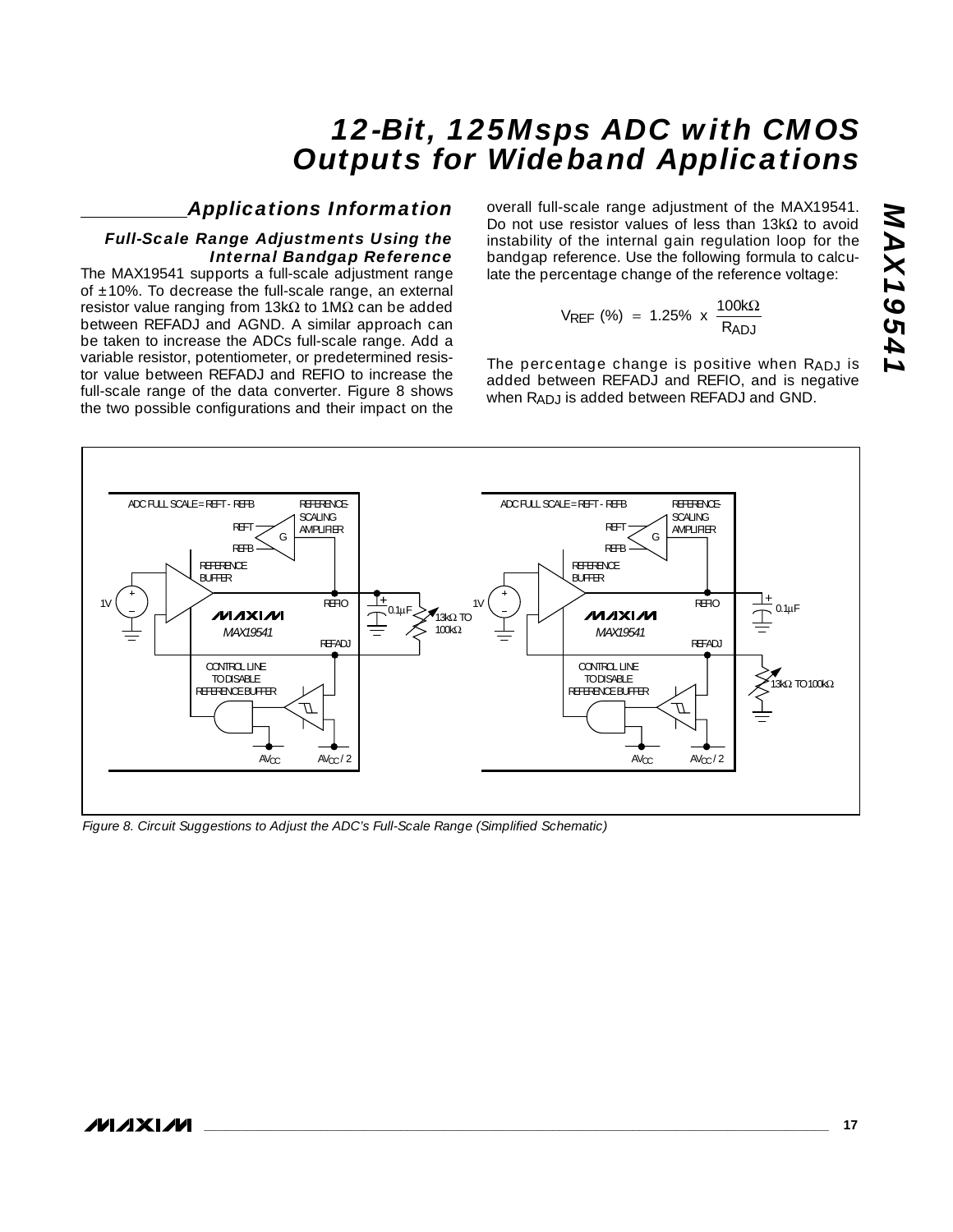#### *Differential, AC-Coupled, LVPECL-Compatible Clock Input*

The MAX19541 dynamic performance depends on a very clean clock source. The phase noise floor of the clock source has a negative impact on the SNR performance. Spurious signals on the clock signal source also affect the ADC's dynamic range. The preferred method of clocking the MAX19541 is differentially with LVPECLcompatible input levels. The fast data transition rates of these logic families minimize the clock-input circuitry's transition uncertainty, thereby improving the SNR performance. Apply a  $50\Omega$  reverse-terminated clock signal source with low phase noise AC-coupled into a fast differential receiver such as the MC100LVEL16 (Figure 9). The receiver produces the necessary LVPECL output levels to drive the clock inputs of the data converter.

#### *Transformer-Coupled, Differential Analog Input Drive*

The MAX19541 provides the best SFDR and THD with fully differential input signals and it is not recommended driving the ADC inputs in single-ended configuration. In differential input mode, even-order harmonics are usually lower since INP and INN are balanced, and each of the ADC inputs requires only half the signal swing compared to a single-ended configuration. Wideband RF transformers provide an excellent solution to convert a single-ended source signal to a fully differential signal, required by the MAX19541 for optimum dynamic performance.

A secondary-side termination of a 1:1 transformer (e.g., Mini-Circuit's ADT1-1WT) into two separate 24.9Ω ±0.1% resistors (use tight resistor tolerances to minimize effects of imbalance; 0.1% would be an ideal choice) placed between top/bottom and center tap of the transformer is recommended to maximize the ADC's dynamic range. This configuration optimizes THD and SFDR performance of the ADC by reducing the effects of transformer parasitics. However, the source impedance combined with the shunt capacitance provided by a PC board and the ADC's parasitic capacitance limit the ADC's full-power input bandwidth to approximately 600MHz.

To further enhance THD and SFDR performance at high input frequencies (>100MHz), a second transformer (Figure 10) should be placed in series with the singleended-to-differential conversion transformer. This transformer reduces the increase of even-order harmonics at high frequencies.

For more detailed information on transformer termination methods, refer to the Application Note: *Secondary-Side Transformer Termination Improves Gain Flatness in High-Speed ADCs* from the Maxim website: www.maxim-ic.com.



*Figure 9. Differential, AC-Coupled, LVPECL-Compatible Clock Input Configuration*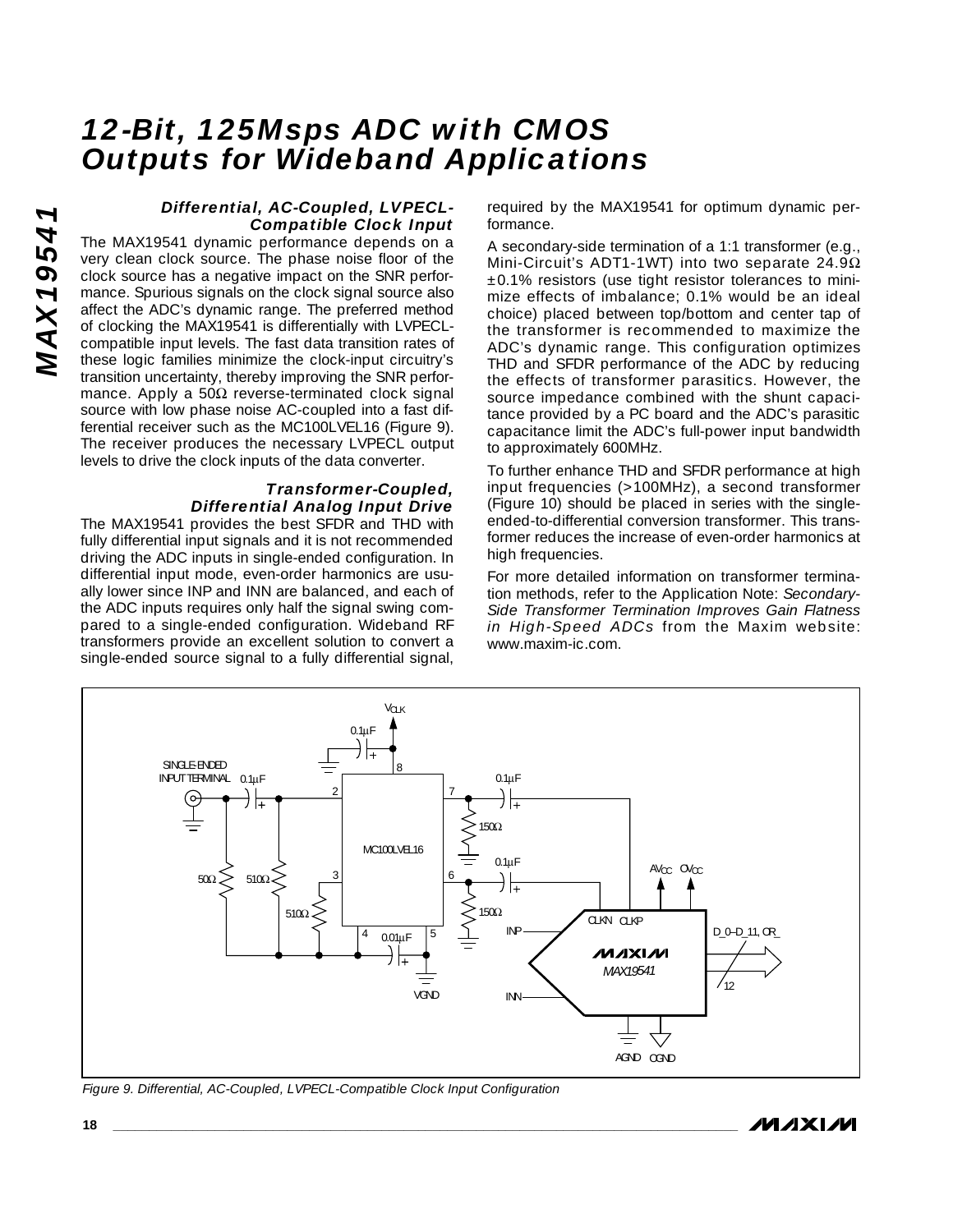

*Figure 10. Analog Input Configuration with Back-to-Back Transformers and Secondary-Side Termination*



*Figure 11. Single-Ended AC-Coupled Analog Input Configuration*

*Single-Ended, AC-Coupled Analog Input* Although not recommended, the MAX19541 can be used in single-ended mode (Figure 11). Analog signals can be AC-coupled to the positive input INP through a 0.1μF capacitor and terminated with a 49.9 $\Omega$  resistor to AGND. Terminate the negative input with a 24.9 $\Omega$  resistor and AC ground it with a 0.1µF capacitor.

## *Grounding, Bypassing, and Board Layout Considerations*

The MAX19541 requires board layout design techniques suitable for high-speed data converters. This ADC provides separate analog and digital power supplies. The analog and digital supply voltage inputs AVCC and OVCC accept 1.7V to 1.9V input voltage

ranges. Although both supply types can be combined and supplied from one source, it is recommended using separate sources to cut down on performance degradation caused by digital switching currents that can couple into the analog supply network. Isolate analog and digital supplies  $(AV_{CC}$  and  $OV_{CC})$  where they enter the PC board with separate networks of ferrite beads and capacitors to their corresponding grounds (AGND, OGND).

To achieve optimum performance, provide each supply with a separate network of a 47µF tantalum capacitor in parallel with 10µF and 1µF ceramic capacitors. Additionally, the ADC requires each supply pin to be bypassed with separate 0.1µF ceramic capacitors (Figure 12). Locate these capacitors directly at the ADC supply pins or as close as possible to the MAX19541. Choose surface-mount capacitors, whose preferred location should be on the same side as the converter, to save space and minimize the inductance. If close placement on the same side is not possible, these bypassing capacitors may be routed through vias to the bottom side of the PC board.

Multilayer boards with separated ground and power planes produce the highest level of signal integrity. Consider the use of a split ground plane arranged to match the physical location of analog and digital ground on the ADC's package. The two ground planes should be joined at a single point so the noisy digital ground currents do not interfere with the analog ground plane. A major concern with this approach are the dynamic currents that may need to travel long distances before they are recombined at a common source ground, resulting in large and undesirable

*MAXM*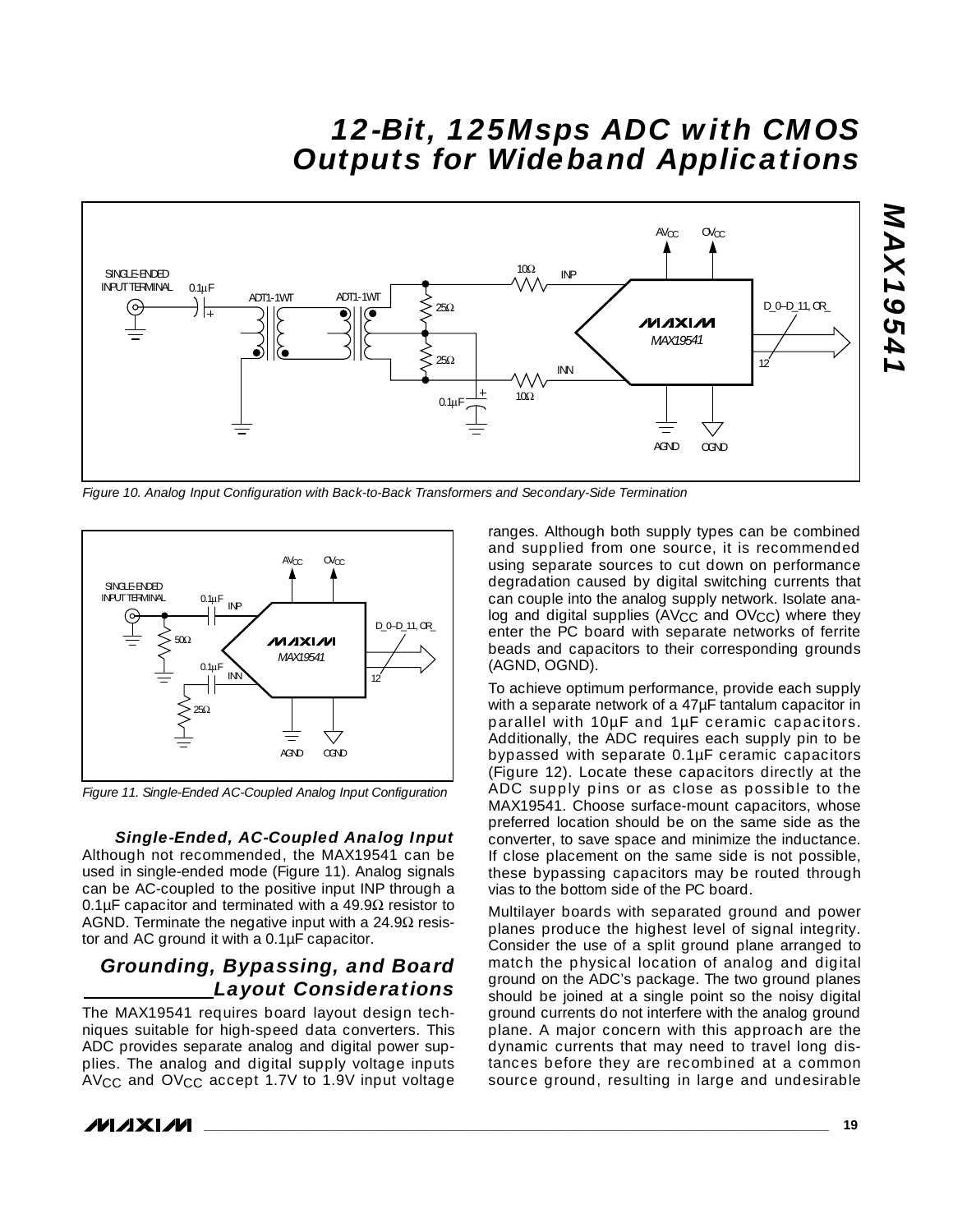ground loops. Ground loops can add to digital noise by coupling back to the analog front end of the converter, resulting in increased spur activity and a decreased noise performance.

Alternatively, all ground pins could share the same ground plane if the ground plane is sufficiently isolated from any noisy, digital systems ground. To minimize the effects of digital noise coupling, ground return vias can be positioned throughout the layout to divert digital switching currents away from the sensitive analog sections of the ADC. This does not require additional ground splitting, but can be accomplished by placing substantial ground connections between the analog front end and the digital outputs.

The MAX19541 is packaged in a 68-pin QFN-EP package (package code: G6800-4), providing greater design flexibility, increased thermal dissipation, and optimized AC performance of the ADC. The EP must be soldered down to AGND.

In this package, the data converter die is attached to an EP lead frame with the back of this frame exposed at the package bottom surface, facing the PC board side of the package. This allows a solid attachment of the package to the board with standard infrared (IR) flow-soldering techniques.

Thermal efficiency is one of the factors for the selection of a package with an exposed pad for the MAX19541. The exposed pad improves thermal dissipation and ensures a solid ground connection between the ADC and the PC board's analog ground layer.

Take considerable care when routing the digital output traces for a high-speed, high-resolution data converter. It is essential to keep trace lengths at a minimum and place minimal capacitive loading—less than 5pF—on any digital trace to prevent coupling to sensitive analog sections of the ADC. Route high-speed digital signal traces away from sensitive analog traces, and remove digital ground and power planes from underneath digital outputs. Keep all signal lines short and free of 90° turns.

## *Static Parameter Definitions*

#### *Integral Nonlinearity (INL)*

Integral nonlinearity is the deviation of the values on an actual transfer function from a straight line. This straight line can be either a best straight-line fit or a line drawn between the end points of the transfer function, once offset and gain errors have been nullified. However, the static linearity parameters for the MAX19541 are measured using the histogram method with a 10MHz input frequency.

#### *Differential Nonlinearity (DNL)*

Differential nonlinearity is the difference between an actual step width and the ideal value of 1 LSB. A DNL error specification of less than 1 LSB guarantees no missing codes and a monotonic transfer function. The MAX19541's DNL specification is measured with the histogram method based on a 10MHz input tone.



*Figure 12. Grounding, Bypassing, and Decoupling Recommendations for the MAX19541*

/VI /I X I /VI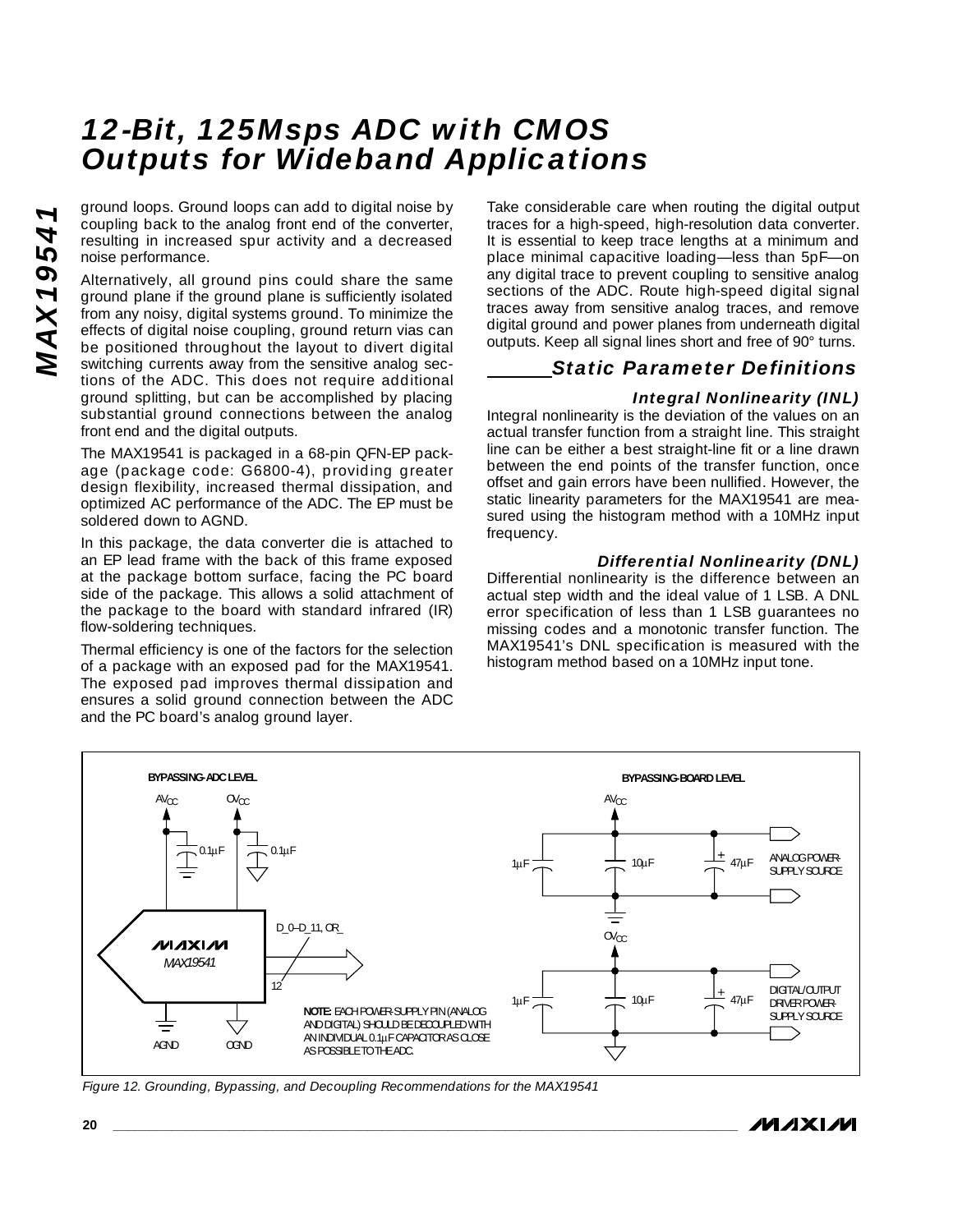## *Dynamic Parameter Definitions*

#### *Aperture Jitter*

Figure 13 depicts the aperture jitter  $(t_A)$ , which defines the sample-to-sample variation in the aperture delay. Aperture jitter is measured in psRMS.

#### *Aperture Delay*

Aperture delay  $(t_{AD})$  is the time defined between the 620ps rising edge of the sampling clock and the instant when an actual sample is taken (Figure 13).

#### *Signal-to-Noise Ratio (SNR)*

For a waveform perfectly reconstructed from digital samples, the theoretical maximum SNR is the ratio of the full-scale analog input (RMS value) to the RMS quantization error (residual error). The ideal, theoretical minimum analog-to-digital noise is caused by quantization error only and results directly from the ADC's resolution (N bits):

#### $SNRdB(max] = 6.02dB \times N + 1.76dB$

In reality, other noise sources such as thermal noise, clock jitter, signal phase noise, and transfer function nonlinearities are also contributing to the SNR calculation and should be considered when determining the SNR of an ADC.

#### *Signal-to-Noise Plus Distortion (SINAD)*

SINAD is computed by taking the ratio of the RMS signal to all spectral components excluding the fundamental and the DC offset. In the case of the MAX19541, SINAD is computed from a curve fit.



*Figure 13. Aperture Jitter/Delay Specifications*

#### *Spurious-Free Dynamic Range (SFDR)*

SFDR is the ratio of RMS amplitude of the carrier frequency (maximum signal component) to the RMS value of the next-largest noise or harmonic distortion component. SFDR is usually measured in dBc with respect to the carrier frequency amplitude or in dBFS with respect to the ADC's full-scale range.

#### *Two-Tone Intermodulation Distortion (IMD)*

The two-tone IMD is the ratio expressed in decibels of either input tone to the worst 2nd-order (or higher) intermodulation products. The individual input tone levels are usually set to 7dB below full scale and intermodulation products IM2 through IM5 are considered for the IMD calculation. The various intermodulation products are defined as follows:

- 2nd-order intermodulation distortion (IM2):  $f_{IN1} + f_{IN2}$ ,  $f_{IN2} - f_{IN1}$
- 3rd-order intermodulation distortion (IM3): 2fIN1 + fIN2, 2fIN1 - fIN2, 2fIN2 + fIN1, 2fIN2 - fIN1
- 4th-order intermodulation distortion (IM4):  $3f_{1N1} + f_{1N2}$ ,  $3f_{1N1} - f_{1N2}$ ,  $3f_{1N2} + f_{1N1}$ ,  $3f_{1N2} - f_{1N1}$
- 5th-order intermodulation distortion (IM5):  $4f_{\text{IN1}} + f_{\text{IN2}}$ ,  $4f_{\text{IN1}} - f_{\text{IN2}}$ ,  $4f_{\text{IN2}} + f_{\text{IN1}}$ ,  $4f_{\text{IN2}} - f_{\text{IN1}}$

#### *Full-Power Bandwidth*

A large -1dBFS analog input signal is applied to an ADC and the input frequency is swept up to the point where the amplitude of the digitized conversion result has decreased by 3dB. The -3dB point is defined as the full-power input bandwidth frequency of the ADC.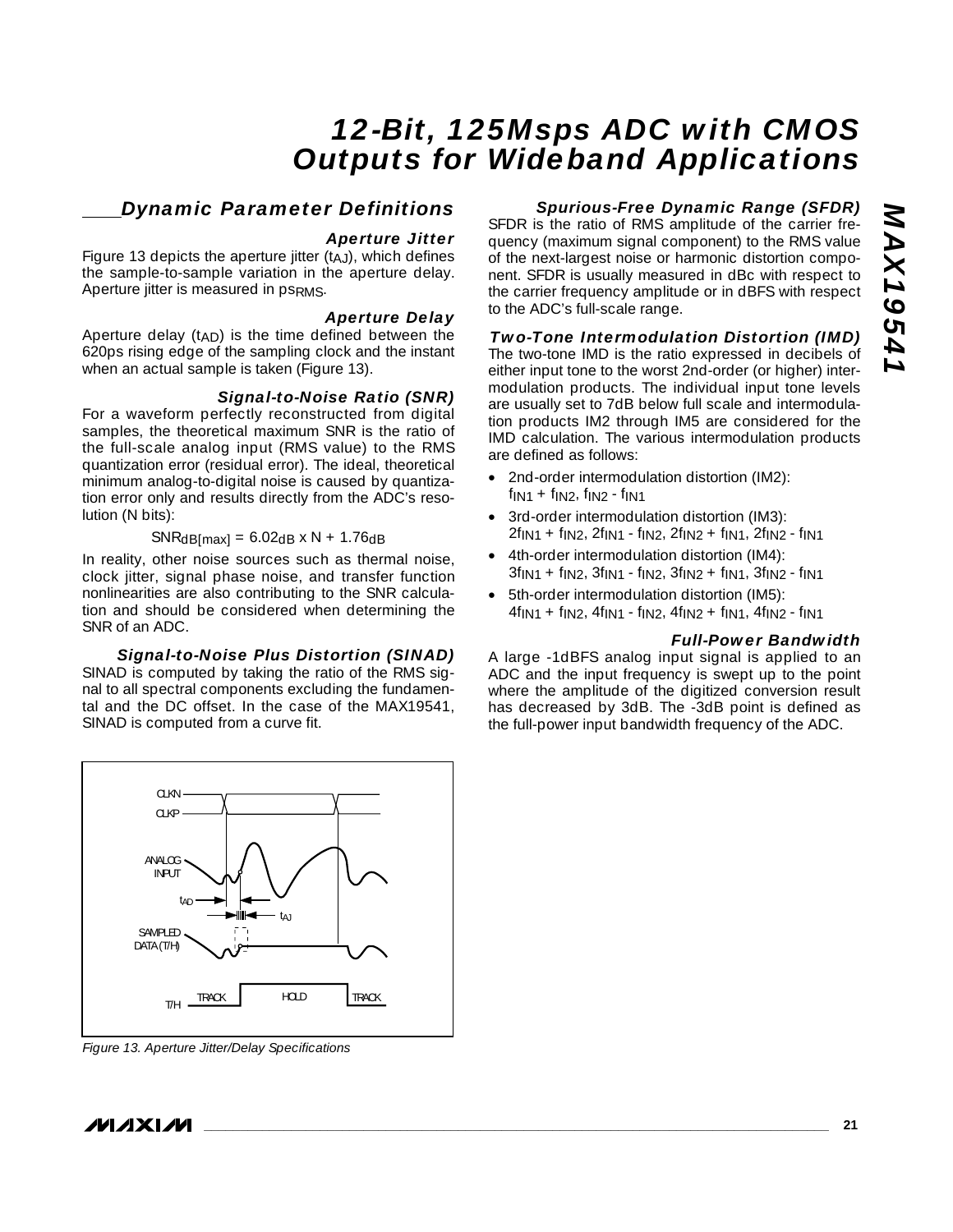## *Package Information*

(The package drawing(s) in this data sheet may not reflect the most current specifications. For the latest package outline information, go to **www.maxim-ic.com/packages**.)



**MAXM**